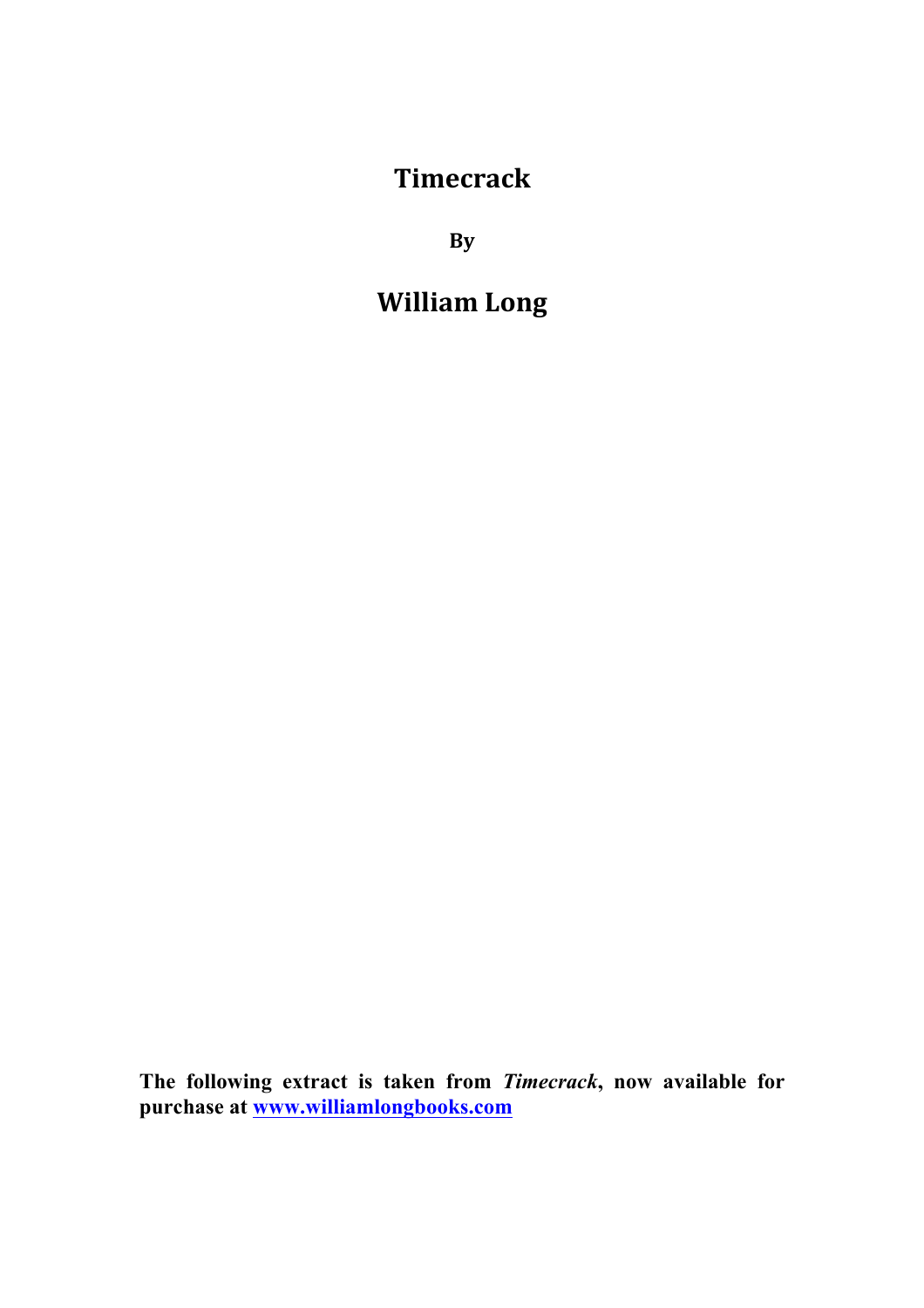Published by New Generation Publishing in 2014 Copyright © William Long 2014 This work is registered with the UK Copyright Service **Registration No: 277882 First Edition** The author asserts the moral right under the Copyright, Designs and Patents Act 1988 to be identified as the author **of this work.** All Rights reserved. No part of this publication may be reproduced, stored in a retrieval system or transmitted, in any form or by any means without the prior consent of the author, nor be otherwise circulated in any form of binding or cover other than that which it is published and without a similar

condition being imposed on the subsequent purchaser.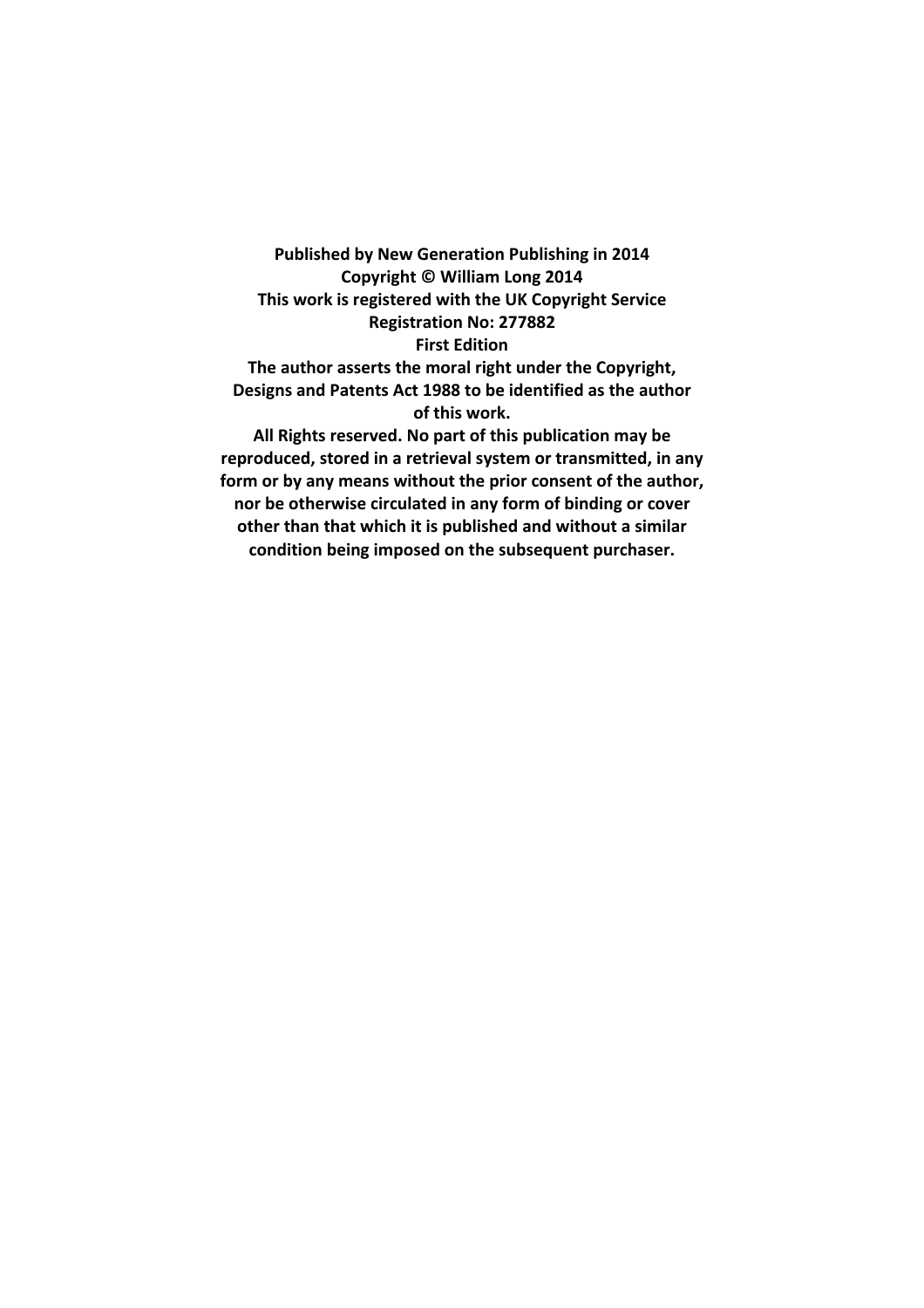#### **Chapter One**

#### **The Pyramid**

The boy pointed to the eastern side of the pyramid that dominated the early morning skyline. It was partly obscured by the strange blue cloud that had suddenly appeared after the last lightning strike.

Dr Malcolm Kinross glanced down at the boy. 'I see it, Manuel.' *But what the blazes is it?* he wondered.

A big man, broad-shouldered and deeply tanned from years of working on digs throughout Mexico, Kinross was fit for his fifty-two years. But he gritted his teeth as a sharp pain shot through his right leg, making him shift his weight onto the aluminium walking stick. Leaning heavily on the handle to ease the ache in his knee, he surveyed the damage done to the campsite. The risks of working through the Yucatan's hurricane season were well known, but nothing could have prepared him for the devastation that lay before his eyes. It was like a scene from a First World War battlefield.

At the height of the storm, lightning bolts had struck the pyramid's flat top and what was left of its once golden column, long since stripped of the valuable metal by ancient raiders. Tons of stone facing blocks had been sent tumbling down onto the camp below where the mestizos slept in their tents. They never had a chance. Several of them now lay dead, their bodies crushed like thin eggshells, while the rest who survived the avalanche of stone fled into the jungle, vowing never to return.

Only Manuel, along with Lucy, had stayed behind to help Kinross try to cover the excavations with tarpaulin and plastic sheeting, but it had been a wasted effort. The trenches were half-filled with muddy rainwater and lay across the dig like sinking boats, with yet more pebblesized drops of rain falling, threatening another deluge.

'Malcolm ... what are we going to do?'

The voice, shaking and frightened, made Kinrosslook down at his wife. She was on her knees, arms held tightly across her chest, like a shield against what might come next.

They were on a large slab of honey-coloured stone, its wheel-like shape covered with mysterious symbols they had yet to understand. It had been discovered inside the remains of a temple, complete with columns and pediment, once the dig had been cleared of the undergrowth that had hidden it for centuries. Their work had shown that the temple with its wide marble steps, and the pyramid several hundred yards away, had been constructed on two sides of a large square. It was an incredible find by Kinross; nothing like the temple with its Greek-style architecture had been discovered before in the depths of the Yucatan jungle.

As far as he could tell, the stone – the Transkal – had been positioned in the middle of a large room, somewhere inside the temple. It had vet to reveal its purpose, but from the carved images and central trough sculpted into its surface he thought it might be some sort of sacrificial site. Over two feet in height and twelve across, he had named it after his late friend and former head of the department of archaeology at Cambridge, Sir Archibald Transkal, his mentor during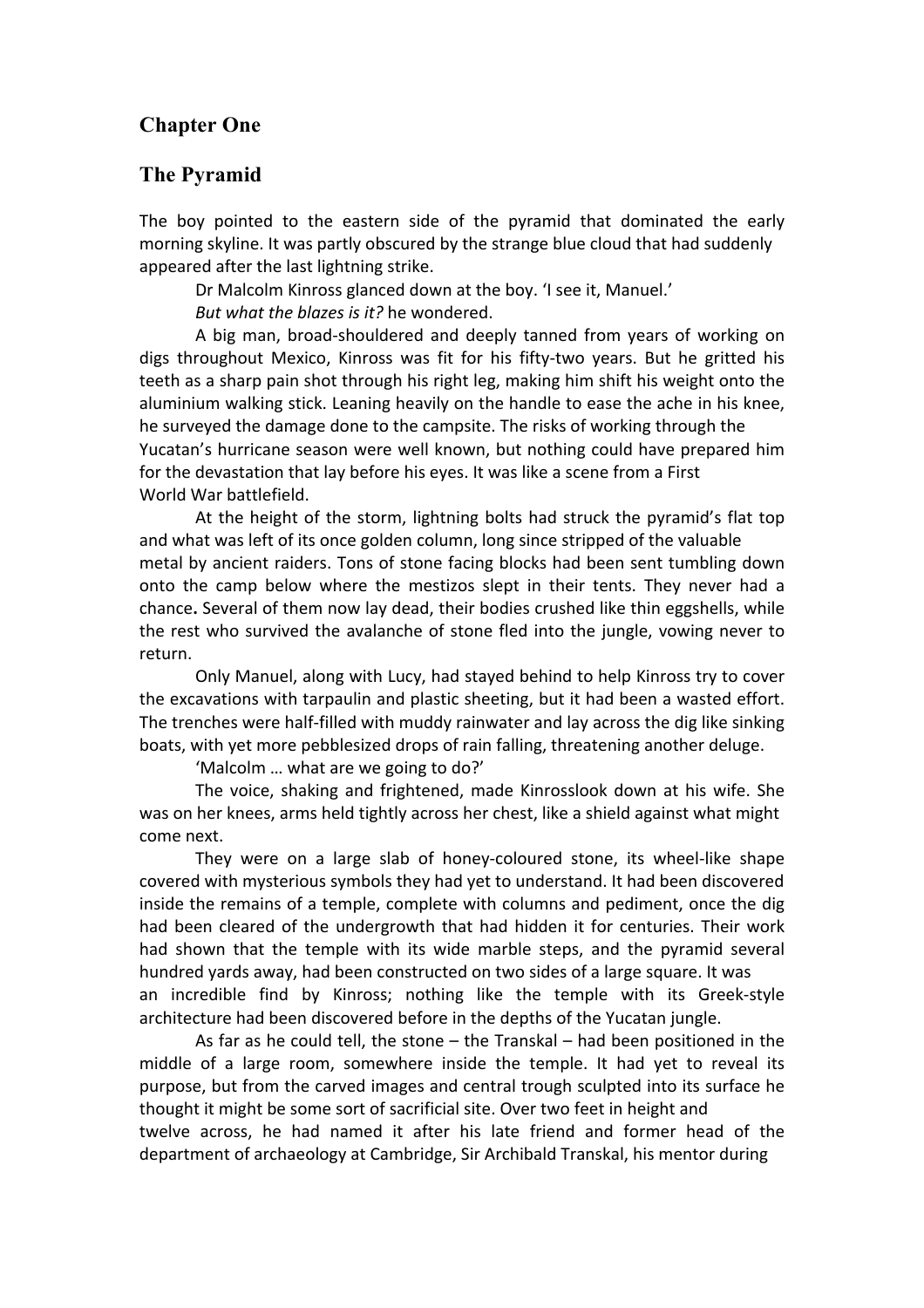his time at the college. And now they were on the stone that had kept them free from the river of mud that coursed its way through the campsite during the night.

'I don't know, Lucy, but we're finished here for the time being, that's for sure.'

He could see that she was suffering from one of her headaches again. Her natural, silvery-blonde hair was lying mud-spattered against her skull, and her deepset blue eyes, dull with pain, betrayed her exhaustion. They were both ready to drop, having tried over the past few hours to save some of the pottery sherds and coins they had so patiently excavated near the temple. What they had saved now lay spread out on the stone, a pathetic reminder of how little they had managed to rescue before the torrential rains had forced the collapse of the trenches.

Lucy was groaning. A low, whimpering, child-like sound that warned Kinross she was slipping into a trance, but there was nothing he could do. It was a worrying condition that happened sometimes in her sleep. At other times, like now, she would unexpectedly stiffen and withdraw into another world. A world that might last minutes, or perhaps longer, and then she would recover, claiming she had 'seen' things – not dreams, but real events that very often included their two boys, Archie and Richard.

For a brief moment, he thought of the boys at Grimshaws, back in Ireland. Would he ever visit the school again? Would he see them again? *Damn it! Damn this storm!* He gripped his walking stick more tightly and watched Lucy as she slowly closed her eyes, but there was little he could do and nothing to be gained by thinking the worst. He knew he would have to keep a clear head if they were to survive this disaster.

'Señor Kinross! See there!'

Manuel's words were almost drowned by an almighty roar of thunder directly above them. Lightning crackled again as it lit up the eastern face of the pyramid, exposing large gaps where the huge stone blocks, already weakened by centuries of neglect, had broken away

'Look, Señor – *Chac!'* 

The boy was pulling at Kinross's belt and pointing towards the blue cloud. It had drifted away from the pyramid, but now it contained, at its very core, a pulsing bright light, and it seemed to be coming their way.

Chac was one of the most ancient Mayan gods. As a bringer of rain and maize, Chac was still worshipped by Mayan farmers, especially during times of drought, but also a god to be feared as a bearer of thunderbolts and destruction.

'I don't think so, it's only  $-$ '

But Manuel wasn't listening. At the sight of the blue cloud approaching, with its yellow inner light getting brighter by the second, he leapt into the sea of mud surrounding the stone. His little legs buckled and nearly gave way as he struggled through the thick sludge to reach the edge of the jungle, but he made it, glancing only briefly over his shoulder to see the cloud he believed to be Chac.

With a sense of sadness, Kinross watched him disappear into the trees, thankful that the young boy who had been like a puppy around his legs for so long had made it safely out of the mud. He turned to see that the cloud was almost upon them. He was mystified by it, but he could do nothing about it. His leg had stiffened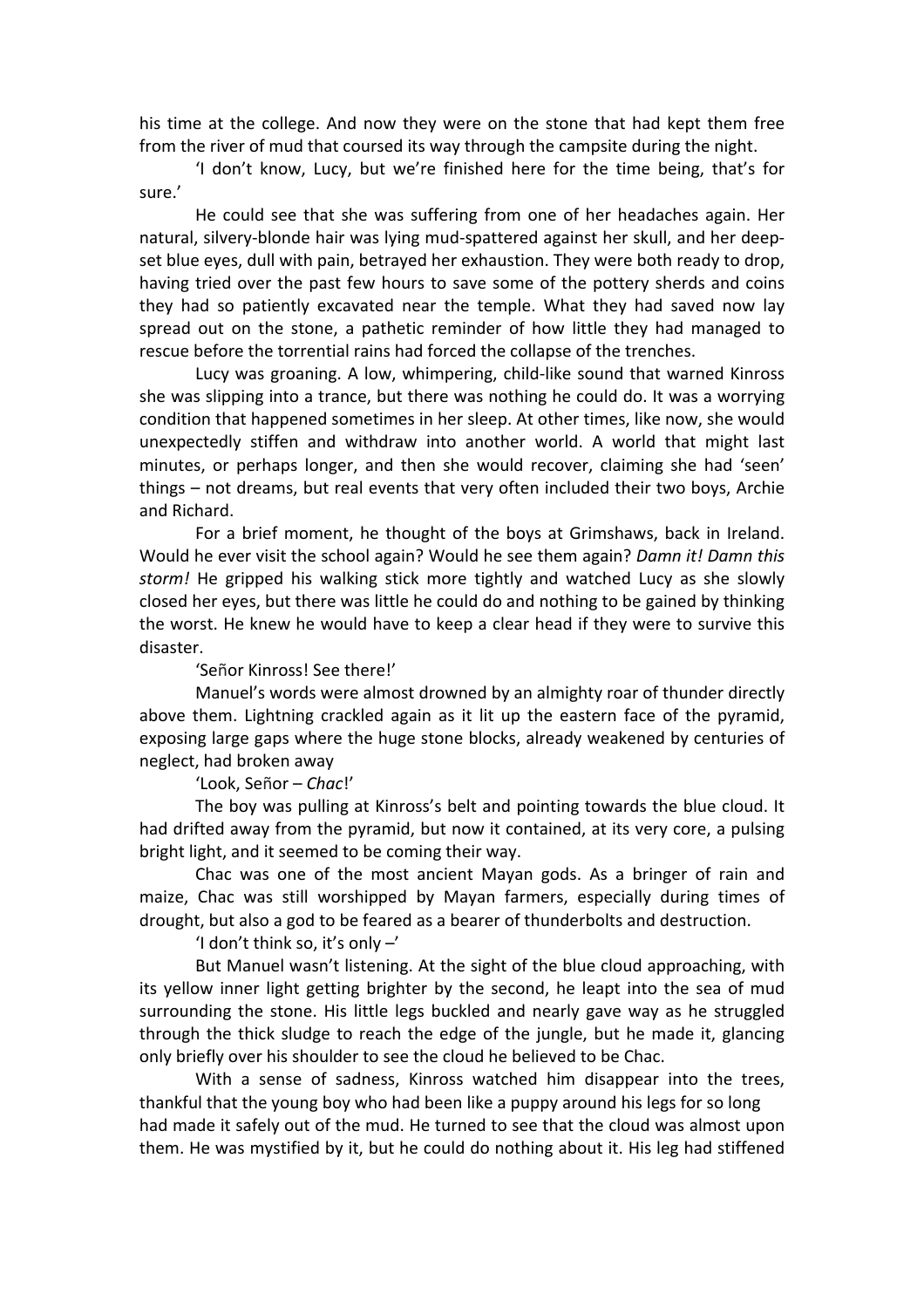and he could hardly walk, let alone make his way through the mud. And Lucy was in no fit state to move; she had settled into a trance-like state and was as

still as death. All he could do was watch and wait as the cloud slowly enveloped them like some great heavenly cloak.

\*

Hidden by an old tree stump and a screen of dense undergrowth, Manuel lay flat on the ground, afraid to raise his head in case the great god, Chac, might see him. He had no idea how long he lay there, but eventually his curiosity got the better of him. Crawling to the side of the tree stump he carefully parted the long wet grass to get a better view of the campsite.

The stone was deserted. He didn't know what it was, the villagers simply referred to it as the 'Big Stone', but he had known since he was little that, like the pyramid, it was a special place. His eyes scanned the campsite searching for some sign of life. It had stopped raining and the blue cloud was gone, but so were Dr Kinross and his wife.

It had come true – the warning given by old Mateo, the shaman in his village, the day Dr Kinross had arrived looking for workers to help him excavate the area around the ancient pyramid. Mateo, who rarely spoke to anyone, had been troubled and had warned Kinross and the villagers:

'Beware the anger of the Gods. Those who would *take from them, they also* will be taken.'

The young mestizos had ignored the old shaman. They said they were good Catholics and no longer listened to such nonsense. Besides, they would be well paid for their labour, and was this not more important to their families? Now some of them lay dead, and the doctor and his wife had disappeared.

As he prepared to leave the sacred grounds, Manuel prayed that the gods would not be too unkind to the doctor and his wife. Little did he know that Malcolm and Lucy Kinross had embarked on a very strange journey that few would have believed.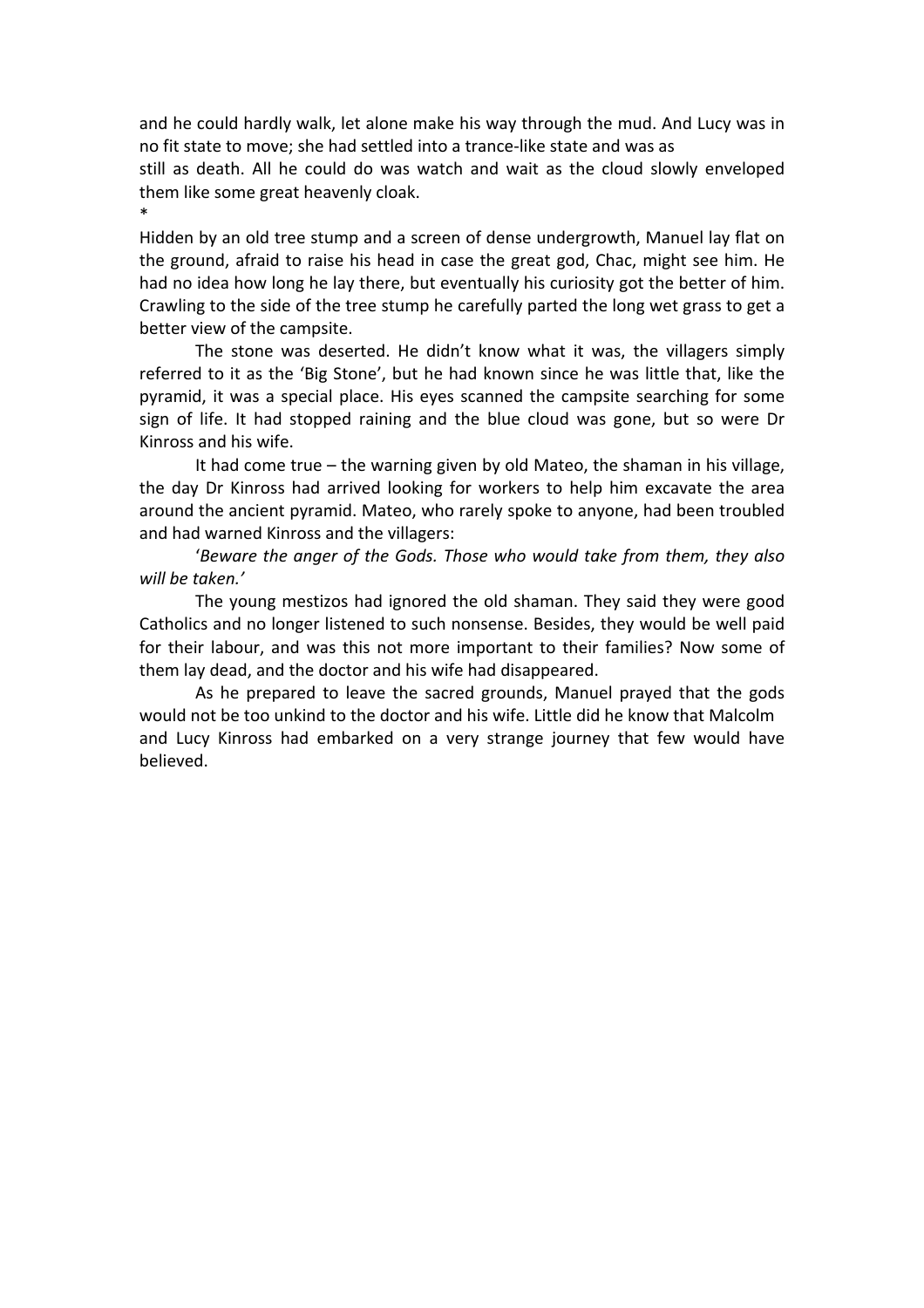## **Chapter Two**

#### **Aristo's Journey**

A young man who would understand what was happening to Malcolm and Lucy Kinross was also in a difficult situation, except that he was *looking* for the blue cloud and so far he hadn't found it.

Aristo felt his heart begin to beat more rapidly as he watched the great rhinolike beasts feeding on the leaves of the large flowering plants that grew along the edge of the riverbank. He couldn't believe what he was seeing. They were dinosaurs, with thick, greyish-green leathery hides and massive heads dominated by three fearsome-looking horns. At the back of the head was a large plate-like frill with bony tips that covered the neck like a huge collar. He guessed they were plant eaters, but that didn't mean they were not dangerous. These incredible beasts were over thirty feet long, nearly ten feet tall, and each one probably weighed at least ten tons. If he got in their way, there wouldn't be much left of him to make a decent sandwich.

God! Just my luck to land in the middle of nowhere with a bunch of dumb *dinosaurs*!

He shook his head in frustration as he lifted his left arm to switch on the Timecrack Tracking Unit. He was careful to leave it on silent mode as he shielded the display window with his right hand, in case it glowed. *If only it would!* The dinosaurs probably wouldn't see it at this distance, but he wasn't about to take a chance on giving away his position before a timecrack fully materialised. Who knew how these beasts would react if they were startled by a strange flashing light.

The TTU, as it was usually called, was built into the sleeve of his tracker suit, with a back-up unit in the other sleeve. He looked closely at the grey neutral display, hoping to see some sign of blue edging into the lower quadrant. *Please ... go blue!* But no matter how hard he wished, the display remained grey.

Leaving the TTU switched on in silent mode, Aristo positioned himself on the ledge to get a better look at the lie of the land. He had fallen onto the ledge earlier, but luckily he had suffered no serious injury. The metallic fibre suit he wore had protected him from the worst of the fall.

Only a short time ago he had been scouring the edge of the forest for edible plants and berries to supplement his emergency rations, when, without warning, the ground had started to tremble and the sound of large boulders smashing their way through the trees had frightened him. Fearing an earthquake, Aristo had run for his life along a narrow path, hardly caring where it led.

With the earth growling and heaving like an angry sea and giant conifers uprooting all around him, Aristo felt something touching him as it crashed to the forest floor behind him. He looked over his shoulder and saw that a tree had narrowly missed him. He sprinted blindly along the rough track hoping to find solid ground and shelter from the rocks now hurtling down the mountainside.

Ever since he had arrived in this strange, forbidding world several days before  $-$  *Old Earth* days, he had to remember – Aristo had only been able to make headway through the forest by travelling on trails made by the dinosaurs. The lush vegetation, with conifers screened by thickets of broad-leafed ferns, created an impenetrable barrier through which only the huge beasts could trample their way.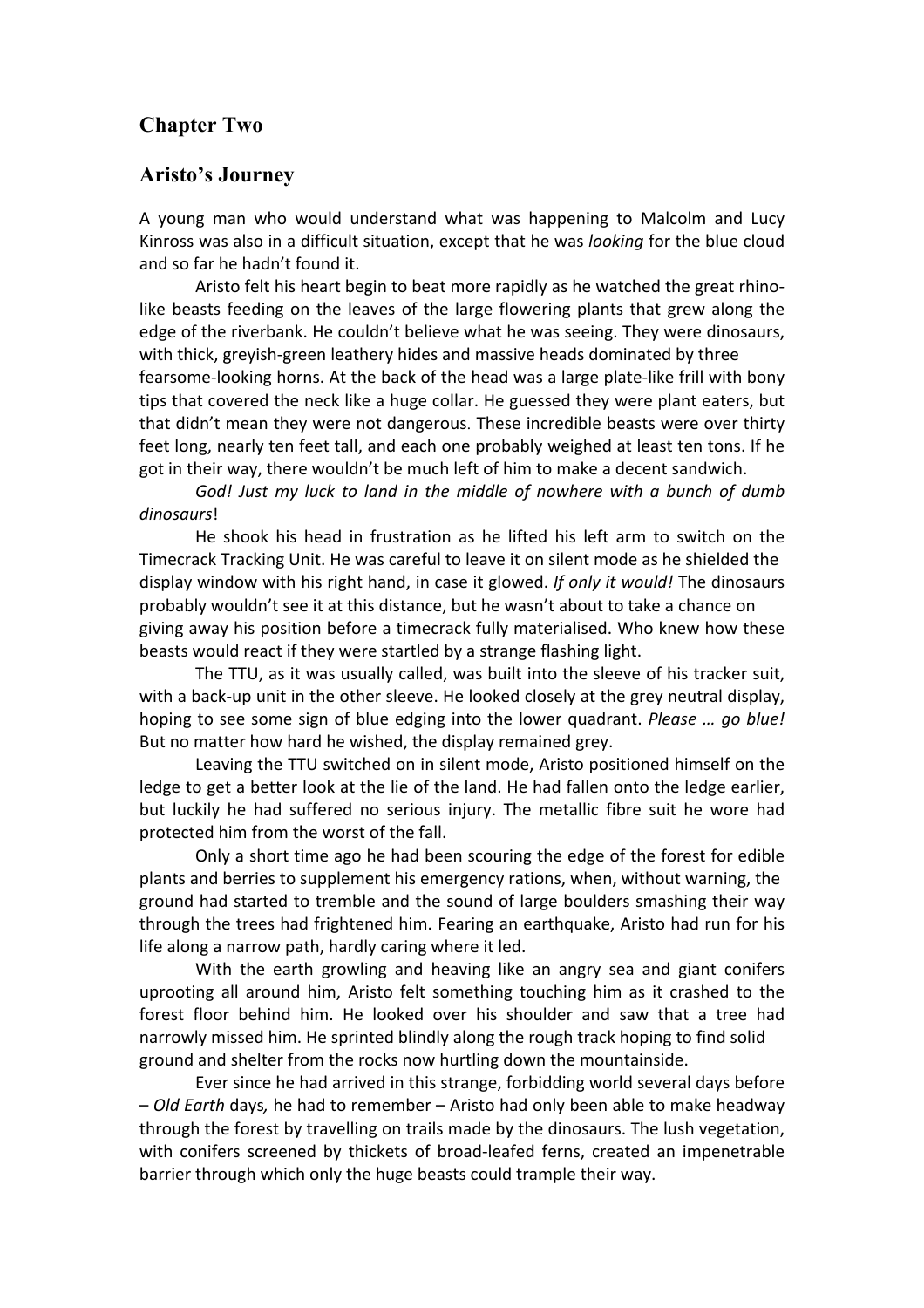Suddenly the ground heaved and burst open beneath his feet with such force that he was catapulted through the air, head over heels, to land on a flat inclined rock covered in green slimy moss. Slithering down the face of the rock he fell onto a wide rocky ledge overlooking a great plain.

Aristo picked himself up and checked his green – now somewhat greener – camouflage tracker suit for any tears or damage to the complex life-support system that had been woven into the special metallic fibre. Everything seemed to be in working order, but he felt stiff and sore from the fall. After the almost impossible hike through the thick forest he was exhausted and needed to rest.

His olive skin, usually smooth and fresh, was smeared with dirt, and his golden curls, greasy and unkempt, lay flat against his brow. His greenish-grey eyes, despite his tiredness, were still sharp and alert for any sign of danger. It was an instinct that had always been a part of him.

As a seven-year-old youth in the city state of Sparta in Ancient Greece, Aristo had been taken from his parents to be subjected to a brutal thirteen-year programme that had been designed to turn Spartan boys into future warrior-citizens, to be feared and grudgingly respected by their enemies. Unfortunately, at the age of fourteen, none of his early fighting and survival skills had been able to prevent him from being taken by a timecrack.

It had arrived when he was fighting with a group of other boys on a hillock near their training camp. The evening light was fading, and so determined had Aristo been to beat the bigger boy he was wrestling he hadn't seen the blue cloud descending on them. It was only when he looked around that he realised the rest of the group had fled back to the camp. Before they had time to even think about following them, the cloud had swept over the hillock, sucking the two boys andeverything else in its path up into a crazy swirling mist. Aristo had lost consciousness and remembered nothing of that journey, he only knew that he had strange land, alone, for there was no sign of his fighting companion. The other boy had completely disappeared, as was often the case when people were taken by timecracks, and which was exactly what the scientists back at Mount Tengi were trying to rectify with Aristo's current trip.

#### *But here he was - lost again!*

\*

He was twenty years old now (measured in New Earth years), the youngest ever recruit to the Timecrack Research Programme, with everyone hoping he would be the very first traveller to make a successful return to the chamber at Mount Tengi. Unfortunately, the technicians had landed him in the wrong place at the wrong time and outside the return trip coordinates. Now his only way back was to find a timecrack, but so far there hadn't been any sign of one materialising.

He yawned and rubbed his eyes, checking the TTU again for what seemed to be the hundredth time. He needed to get some sleep before attempting to go any further. Stretching out on the ledge he settled into a recess in the rock and closed his eyes.

Awakened by the sound of thunder in the distance, Aristo watched as a bolt of lightning zigzagged across the horizon. It left him with a desperate feeling of loneliness in this vast and frightening place. It was the time before humans, a land roamed by dinosaurs and other unknown beasts yet to be discovered. He was just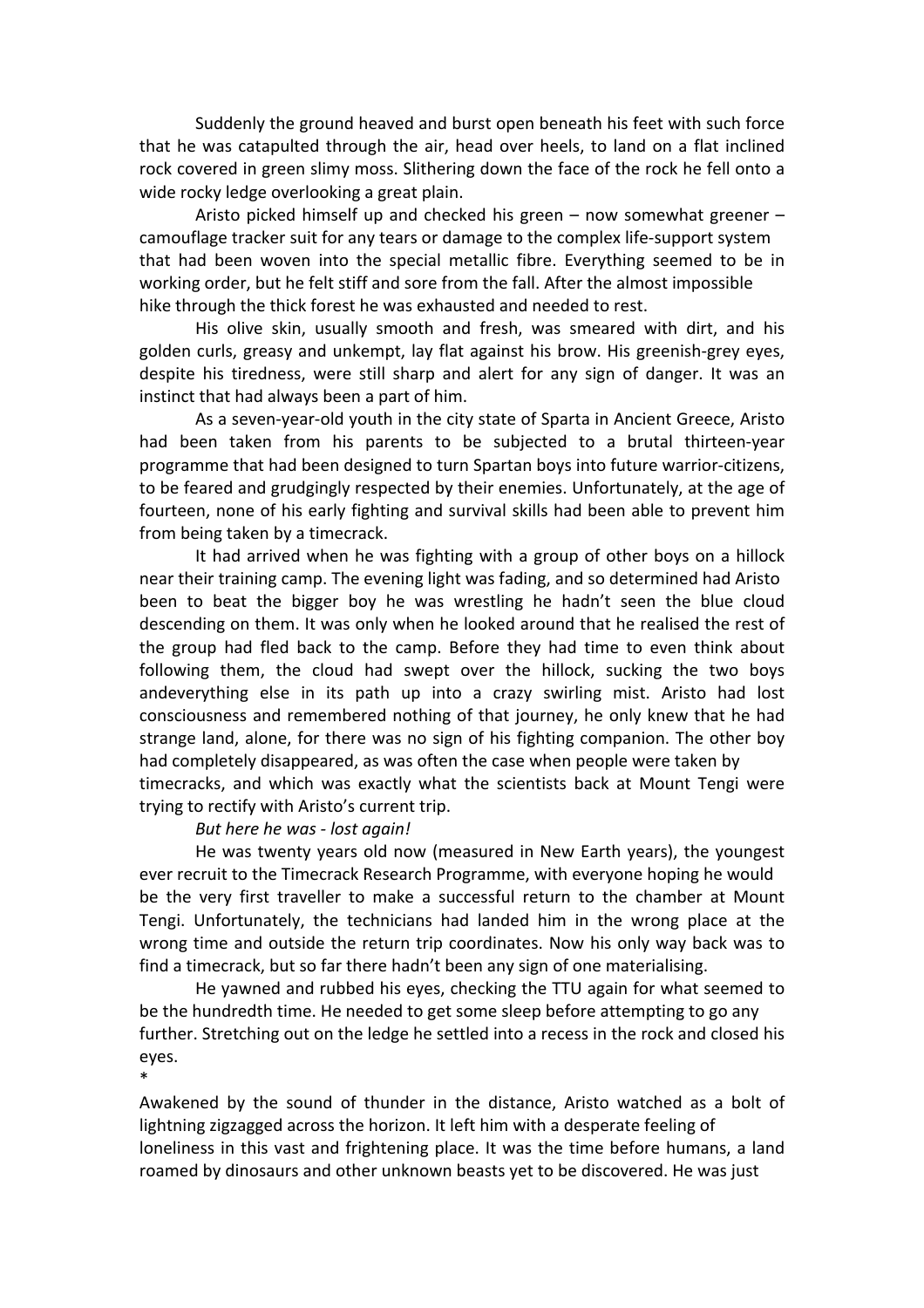beginning to realise that he was probably the only person on the planet.

Reaching into one of his thigh pockets he extracted a food concentrate packet that would expand with his drinking water, satisfying his hunger, if not his palate. Water had not been a problem, as there were mountain streams throughout the forest all running down to a wide river not far below. If only he had some

*Sticklejuice!* But Dr Shah had vetoed that, saying it wasn't practical to carry any extras on a timecrack journey; only the absolute essentials would be allowed. He finished his meal with a high-energy Actotab; at least it would help to revitalise him and dispel the poor mood that threatened to overtake him.

It was a short time later when he saw the dinosaur herd moving slowly along the riverbank towards dense scrub at the bottom of the mountain. The sight of so many dinosaurs nearby took his breath away, but he contained his excitement and kept a watchful eye on the herd. Although he had heard wild screeches in the treetops and other sounds in the forest that he couldn't identify, the dinosaurs were the first sign of life he had actually seen since his arrival in this strange world. After a few minutes quietly watching the huge beasts, he noticed a track about ten feet below the ledge where he lay. It seemed to lead to the river where some of the herd had stopped to drink. Probably a trail made by smaller animals, and a path, he decided, which he could use to leave the ledge.

Suddenly he sensed a change in the TTU. He looked at his left sleeve – *Yes!* A thin blue band had appeared on the display. It was not very bright  $-$  but it was definitely there! Aristo knew that as the blue band gradually spread across the display it would change to yellow and glow so brightly it would be impossible to view without a filter. By that time it wouldn't matter; he would be directly in the vicinity of a timecrack and at the mercy of its force. Considering the situation he was in now, not even Dr Shah or the technicians could predict with any accuracy what would happen next, but when the timecrack appeared it would be his only chance to return to Timeless Valley.

Thick, threatening black clouds were gathering on the mountain above him. The ground was trembling again and small rocks were falling onto the ledge, skittering over the edge onto the path below. By the river, the dinosaurs were snorting and grunting as if annoyed that their feeding had been disturbed. They tossed and twisted their mighty heads, the wicked-looking triple horns stabbing the air, listening to the sounds from the mountainside.

The TTU was sensitive to atmospheric changes up to a radius of nearly a mile, and Aristo was aware that any movement on his part would have to be carefully monitored, otherwise he might lose his position and be out of range when the timecrack!materialised.

The herd was moving again and Aristo decided to move with it. He knew that animals were more sensitive than humans to the energy fields that accompanied timecracks. Atmospheric disturbance was a clue to their imminent arrival, and he could see that something was happening near the dinosaurs. He looked at the TTU and saw that the blue band was approaching the yellow sector. It would happen soon – but where?

It was getting dark as he made his decision to leave the ledge and make his way down to the narrow track. The mountain tremors were becoming more violent and Aristo soon found he was jumping every few feet as cracks opened up in the trail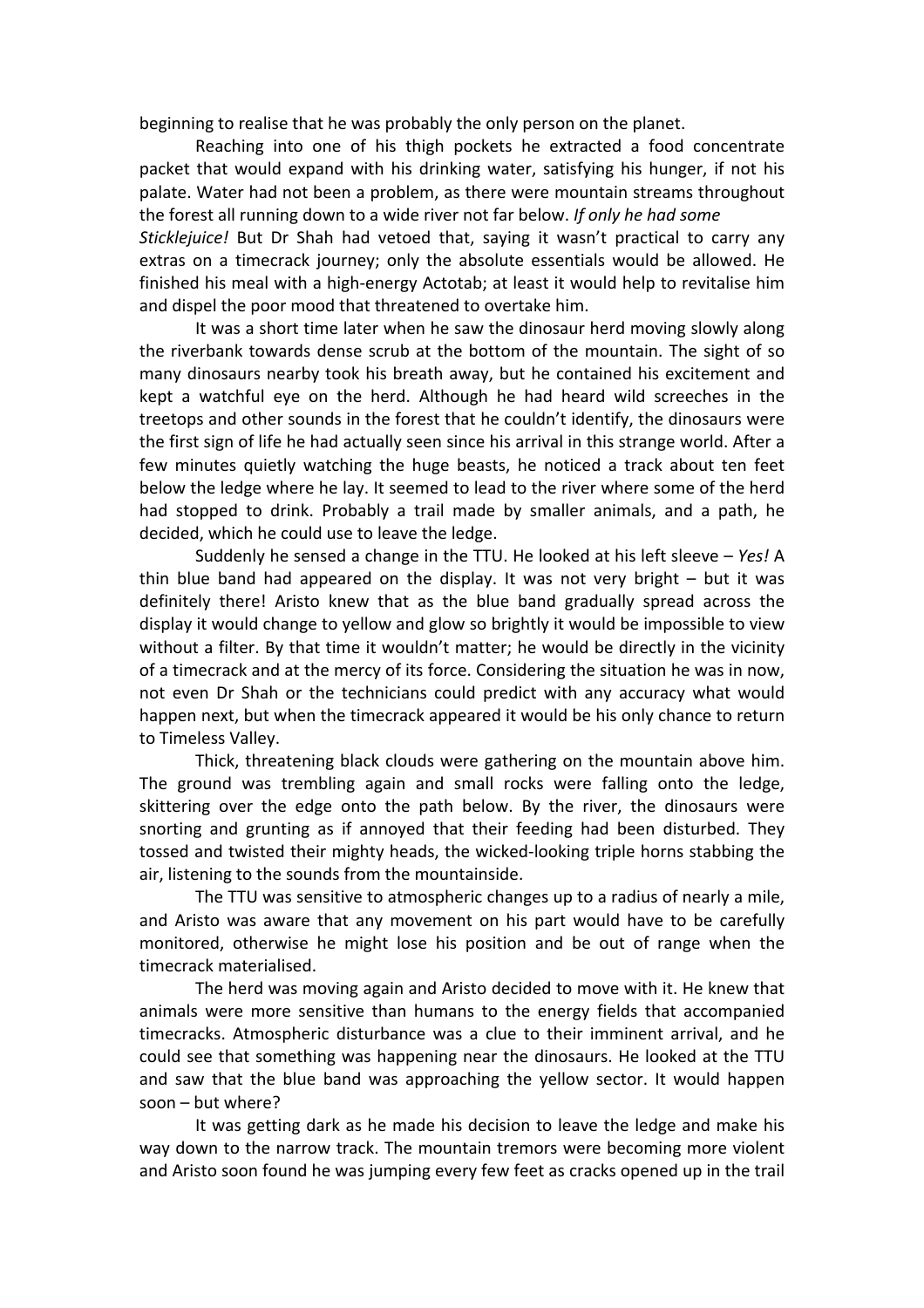before him. Dense rotting vegetation and large twisting roots slowed him down, and by the time he reached the plain the herd had moved farther away from the mountain.

He glanced at the TTU and saw that the blue band had reached the yellow quadrant. It was glowing so brightly he had to use the filter.

#### *The\$timecrack\$was\$here!*

Aristo almost jumped out of his skin as a blinding white flash of light struck the herd, followed almost immediately by a deafening thunderclap. The terrified dinosaurs scattered, several of them charging towards Aristo as he made his way across the plain. The tracker suit was slowing him down, but he had to move quickly and hope that he wouldn't be too late.

He almost missed it. The sky was black with storm clouds and he only just made out the blue mist that was forming by the river, but it had started to glow... and now its centre was turning yellow!

Lightning struck the herd again, and the mountain roared as great fissures opened up sending boulders and trees down onto the plain. It was as if this world was coming to an end. Two of the dinosaurs, maddened by the lightning strikes, had separated from the rest of the herd and were now charging blindly into the glowing bluish-yellow mist. Aristo watched them warily as he dashed from the opposite direction, entering the timecrack as it threatened to disappear as quickly as it had arrived.

Inside the blue cloud the sound of the timecrack was like a thundering waterfall and the yellow light so intense it hurt his eyes. He felt himself being sucked into a passage of blinding brightness. The last thing he saw as he adjusted the headband filter was the strange sight of two great triple-horned dinosaurs spiralling away from him down a very long tunnel.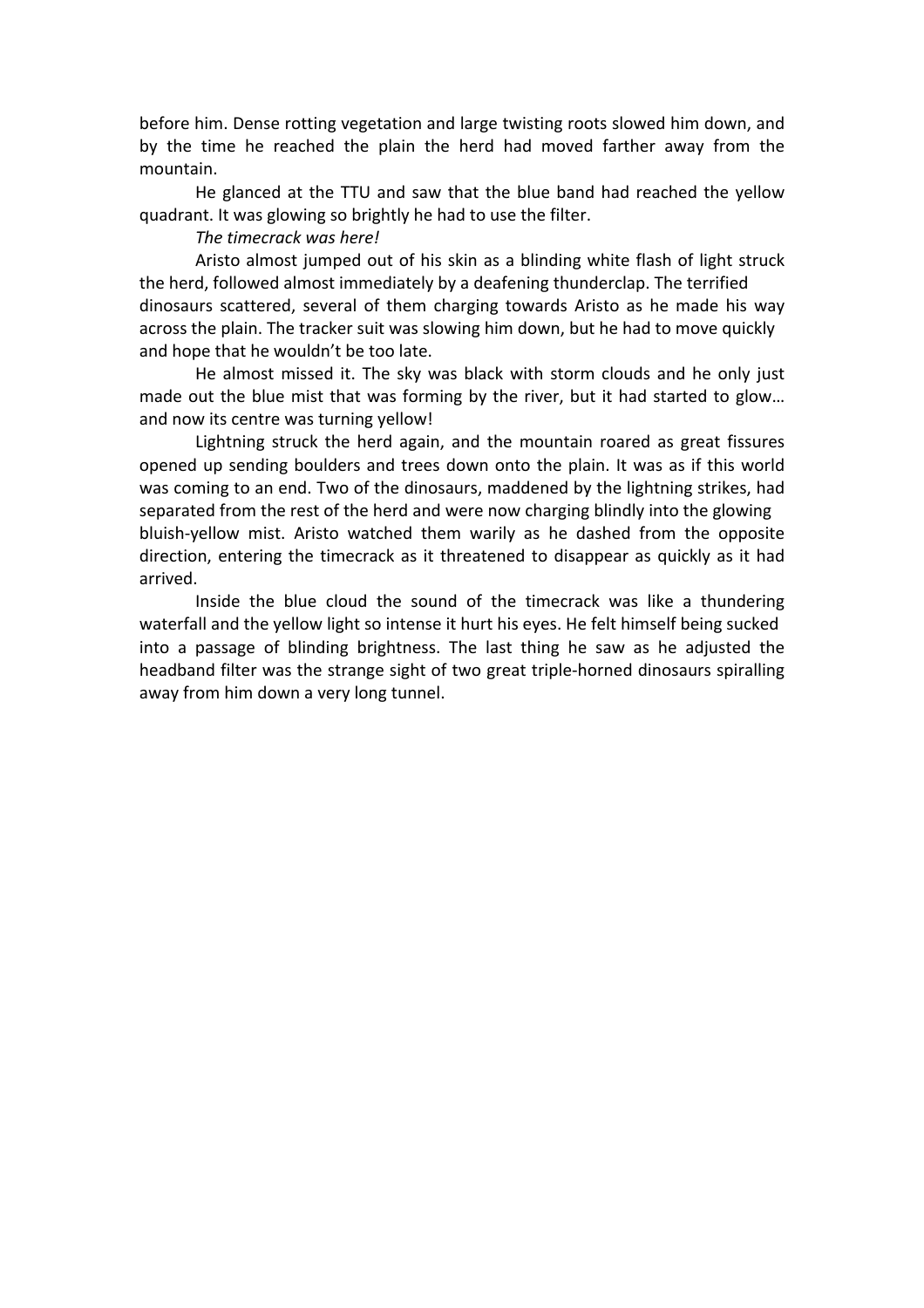# **Chapter Three**

### **Highway Pueblo Motel**

Seventy million years later, an unholy row was taking place between two boys in a motel room in New Mexico. Archie Kinross had just lost patience with his younger brother when he returned to the room to discover that Richard hadn't even got out of hed.

'Get up, Richard, it's time to go!' yelled Archie, trying to pull the bedclothes off Richard's bed.

'Go away – I'm tired.'

The muffled voice came from a hump-like figure that had completely disappeared inside the bed sheet. Resisting all Archie's attempts to remove it, Richard was striking out with his fists like a ghost gone berserk.

'C'mon,' said Archie, 'I'm tired too, but we have to get ready to see Uncle John.'

'No – I'm not going!'

'Look, Richard, Marjorie will be waiting for us – so let's go!'

Like a magician opening his magic cabinet to reveal his missing assistant, Archie suddenly grabbed the bed sheet and whipped it away to expose Richard standing in the middle of the bed.

'Give it back!' screamed Richard.

Archie couldn't help laughing at the, thin angry figure bouncing indignantly up and down on the bed. Bright blue eyes glared furiously at him through long, fair hair that rippled across a slim angular face. They were quite different in appearance and temperament in nearly every way. Archie at sixteen, was three years older and taller, stockily built, with brown eyes and brown curly hair, and not so short tempered.

Ever since their parents had gone missing in Mexico, Archie had become more protective of Richard, but for the moment he was keeping his distance, at least until his brother decided to give up trying to punch him. Richard was hard to handle when he really got mad, especially if he thought Archie was trying to boss him around.

He couldn't blame Richard for being tired and irritable. Neither of them had had a decent night's sleep since leaving Grimshaws, their boarding school outside Enniskillen in Northern Ireland, four days earlier. What with delayed flights and missed connections between New York and New Mexico, the journey had exhausted the two of them. Especially for Archie, having to listen to Richard moaning about something every five minutes. If they hadn't had Miss Peoples, one of the new tutors at Grimshaws, with them to help with all the paperwork that was needed to get into America, Archie felt he would have been driven mad. When their uncle, Professor John Strawbridge, had phoned the school looking for a paid volunteer to look after them, it was Miss Peoples who had jumped at the chance. As she explained later to Archie:

'It's a wonderful opportunity to see New Mexico *and* meet your famous uncle!'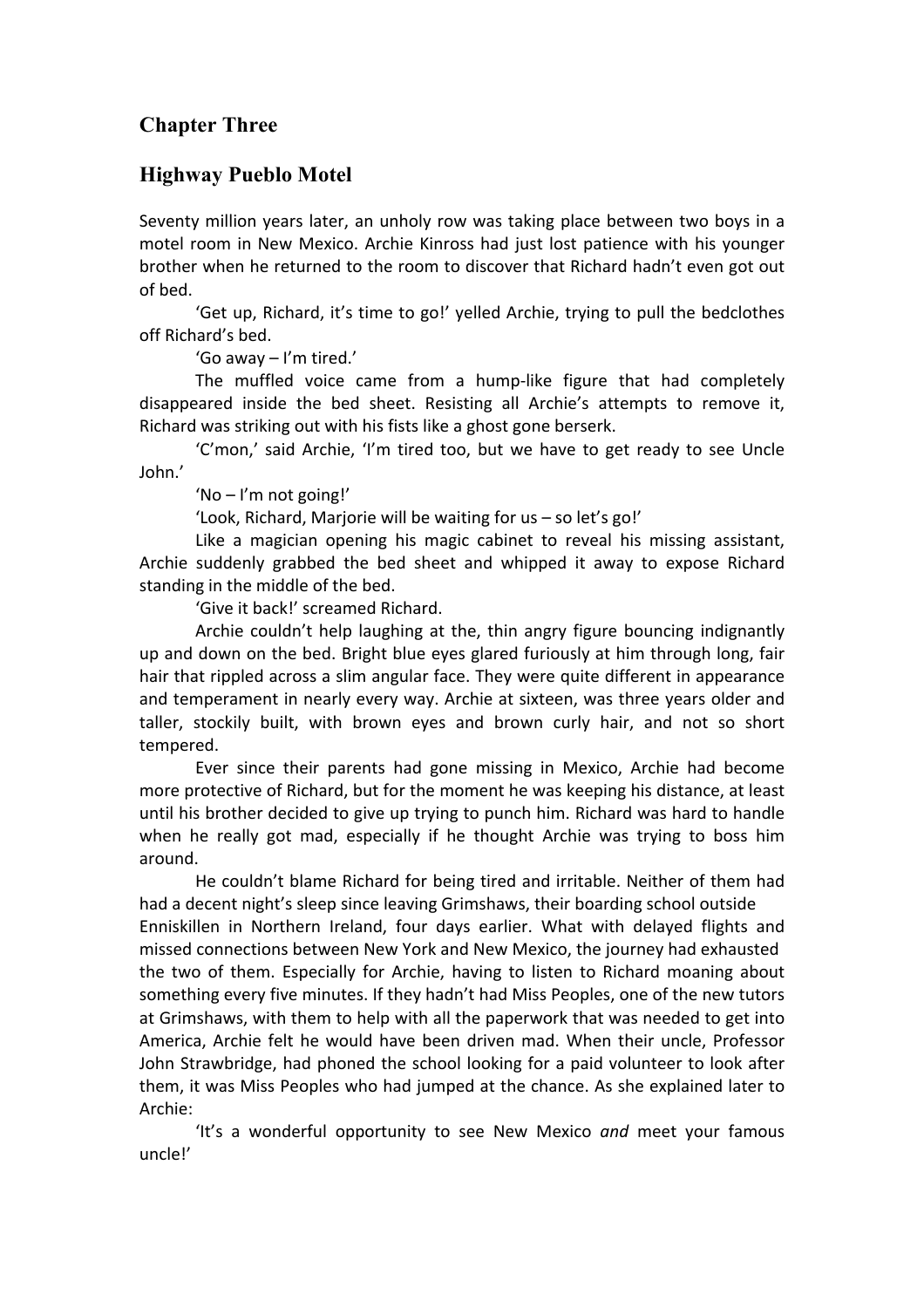Just as well, thought Archie as he reflected on all the problems and delays they had experienced getting to Las Cruces and the Highway Pueblo Motel.

Although Richard was as thin as a rake, he had a ferocious appetite, so when Archie threatened him with no breakfast, Richard finally, but reluctantly left the bedroom.

Miss Peoples  $-$  or, as she had suggested that while they were away from Grimshaws, the boys should call her Marjorie – had given them some money for the vending machines situated in the motel foyer, and nowArchie was standing in front of one of the machines wondering what to select.

'I want a Coke – and some of those,' said Richard, pointing to a crowded display of pink, green and yellow sticky-looking pastries, stacked in little white plastic trays.

'I don't know...' muttered Archie, flicking a strand of hair away from his forehead.

'C'mon, Archie, I'm starving!'

To keep the peace, Archie reluctantly put some coins into the slot, made a selection and gave Richard what he wanted. They went outside where, although it was early, the New Mexico sun was already unbearably hot.

'Phew, I'm burning here. Let's sit over there in the

shade,' said Archie, pointing across the driveway.

Opposite the motel entrance was a small garden bordered by a low stone wall, with several tall soaptree yuccas overlooking a wooden bench where they could sit and wait for Mariorie.

'I wish this place had a decent restaurant,' said Archie.

Having decided against the dubious offerings provided by the vending machines, he was beginning to feel his stomach rumbling with hunger.

'I don't care  $-$  these are great,' said Richard, sucking sticky crumbs off his fingers into an already stuffed mouth.

Watching Richard demolish his so-called breakfast, Archie shook his head in despair at his young brother's eating habits. To avoid watching him eat, he cast his gaze around the pink, native Indian-style building that formed the bulk of the Highway Pueblo Motel. Uncle John, with whom they had always spent some part of their holidays for as long as he could remember, had arranged that they stay here for the first night until a driver came to collect them after breakfast.

As he enjoyed the early morning sun, Archie thought how different this place was from Ireland. Grimshaws was set in the beautiful lakelands of Fermanagh, and the outdoor sports had more than made up for the unpredictable rainy weather. For a time, while their parents explored the jungles of the Yucatan,they had attended one of the European International Schools in Mexico, but after their disappearance, Uncle John had sent them back to Grimshaws.

He had never thought of his parents as famous archaeologists until they had gone missing, and when reporters started arriving at the International School trying to interview them, he knew mum and dad must something special. Uncle John had explained how excited their parents had been when traces of a lost pyramid in the Yucatan had been discovered, but in a world obsessed by wars and disasters the press and media hadn't really shown much interest in a lost pyramid – not until after Malcolm and Lucy Kinross had mysteriously disappeared. Three months later, when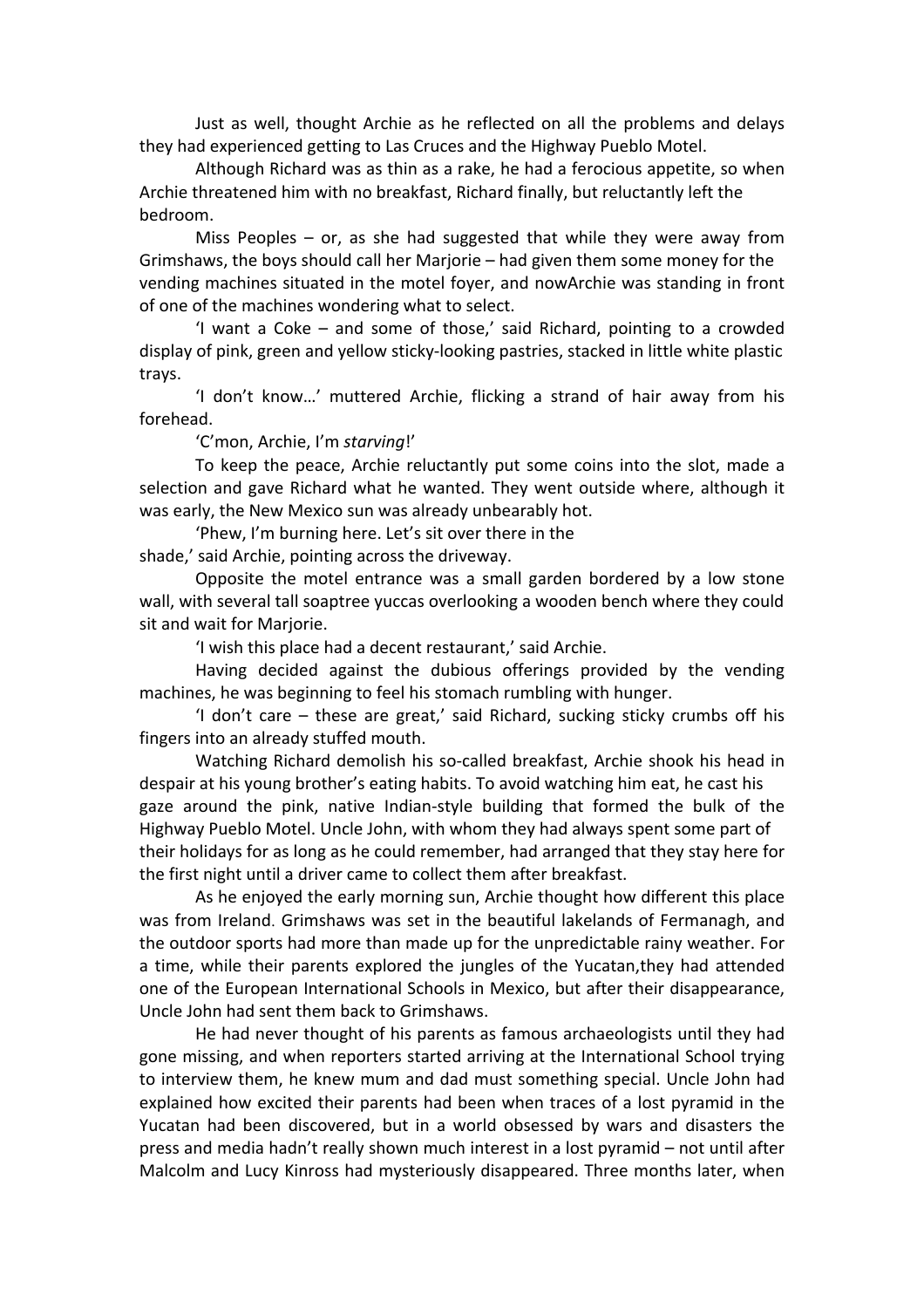there was still no word or sign of what had happened to them and with reporters still pestering them at the school, Uncle John had decided it would be best to send the two boys back to Ireland to complete their education at Grimshaws, before going on to university. They never talked about it, but Archie was fairly certain that his uncle thought his parents were dead.

Richard tugged at Archie's T-shirt and asked, 'Can I have another Coke? I'm really thirsty.'

'Take it easy with that stuff. You're better off with water,' said Archie, trying to ignore him.

It was very hot, and Marjorie had warned them to dress properly and drink plenty of fluids, but Archie was sure she hadn't meant copious amounts of Coke.

She arrived shortly afterwards carrying a backpack. Handing over a bottle of sunscreen lotion, she gave them an appraising look.

'Morning, boys, it's going to be a scorcher, so make sure you use plenty of this  $-$  I've more in my backpack when you need it.' She nodded approvingly, as she looked them over. 'You should be OK in those outfits.'

Archie and Richard were both wearing khaki shorts and yellow T-shirts printed with GRIMSHAWS across the chest, and she had managed to pick up bush hats to protect them from the sun. Especially, she warned them, later in the day when they crossed the desert landscape of White Sands on their way to see Uncle John.

Reaching for the sunscreen, Archie stared at Miss Peoples as if he had never seen her before. Her crinkly red hair, instead of being tied up in a bun at the back of her head, was now loose around her shoulders and, like the boys, she wore sunglasses and a bush hat. A shortsleeve, open-neck, white cotton shirt and a blue, split denim skirt exposed her lightly tanned skin. Gone was the image of long black robes, dark stockings and flat brogue shoes.

'Good morning, Miss... er... Marjorie... You look... er... different...' said Archie, feeling strangely flustered.

'Well, it was good to get out of those travelling clothes, Archie, and I don't think my school gown would have been appropriate here, do you?' said Marjorie, grinning at the look on his face.

'Er... no... I suppose not.'

Sitting on the wall, Richard wiped his mouth clear of crumbs.

'Will we get to see the Space Shuttle, Marjorie?' he asked.

'All in good time, Richard, Professor Strawbridge said he would make arrangements to visit the shuttle sometime during our visit.'

At that moment, a gleaming red pickup truck entered the motel driveway and stopped at the entrance to reception.

'Hey, take a look at that!' said Richard, jumping to his feet.

That was a '99 Dodge Ram Sport Pickup, and it was huge. It was so high off the ground, with no running board, Archie reckoned you would need to take a running leap to get into it.

That is one terrific machine, thought Archie, leaving the bench to take a closer look. The driver's side cab door, printed with EFTF in black letters inside a gold circle of small stars, opened and the driver waved to them.

'Are you folks the Kinross people?' he asked.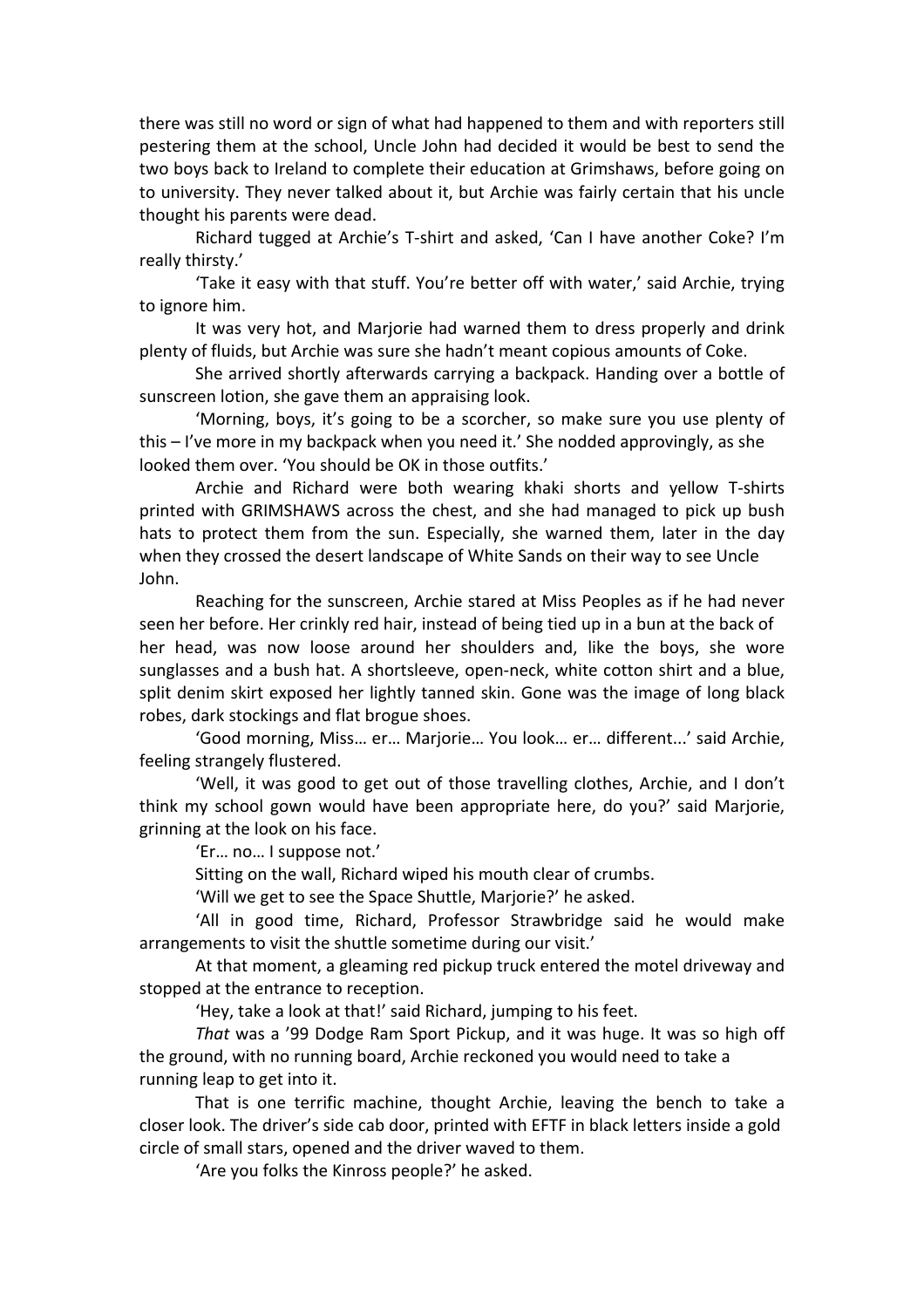The voice sounded to Richard like a cowboy's drawl. He joined Archie at the open door of the cab and looked up to see a man wearing a white Stetson, old worn denims and a blue checked shirt, looking down at them.

Richard was so surprised, he blurted out: 'Are you a *real* cowboy?'

The man, his face deeply tanned and with a mouth framed by a drooping brown moustache, laughed outloud.

'Only when I'm on a horse, son.' Tapping his large leather driving seat, he said, 'This is a sight more comfortable than a saddle, I can tell you.'

'Hi,' said Marjorie. She stood by the boys and looked into the cab. 'Are you Mr Winters from the Facility?'

'That's right, ma'am, just call me Chuck. The professor sent me to collect you first thing – before it gets too hot. Come on round and climb aboard.'

The boys didn't need a second invitation. Chuck opened the passenger door and they rushed around to climb in, but the cab was so high off the ground they couldn't make it the first time and Archie fell back onto Richard. Archie tried again and managed to get hold of the front passenger seat. He was about to haul himself up when he felt Richard thump him on the back.

'Stop hitting me!' yelled Archie.

'I want up front – you always go up front!' shouted Richard, making a grab for the back of Archie's T-shirt.

'No I don't-'

'Hey, take it easy, pardners.' Chuck decided he'd better interrupt them before they started swinging punches at each other. 'I tell you what – why don't you take turns up front?'

Archie caught Marjorie's eye as she nodded in agreement.

'OK, OK, I'll go in the back,' he muttered, feeling annoyed at having to give in to one of Richard's tantrums.

Marjorie climbed in beside him, smiled and mouthed a silent, 'Well done'.

'Chuck, what about our things?' she asked.

'No problem, ma'am, I'll call later to collect anything you need. In the meantime, I have to pick up some equipment for the professor, and that'll take up most of the truck space back there.'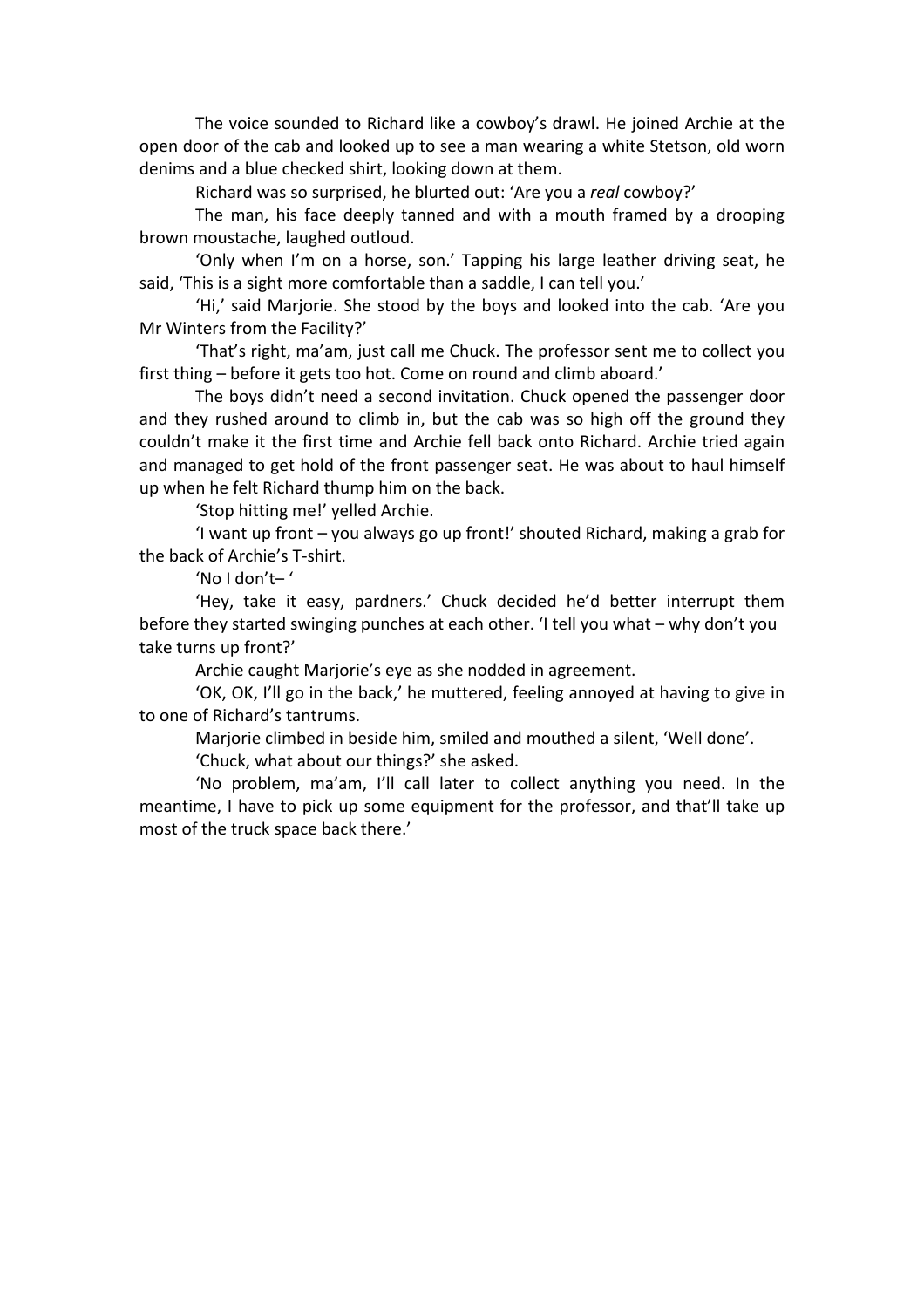# **Chapter Four**

## **White Sands**

Nearly an hour later they were heading east on Highway 70 towards the White Sand Monument. Travelling through hundreds of square miles of dazzling white landscape and nothingness gave little clue to their eventual destination.

'What's that?' asked Richard, pointing to something that scurried across the road.

'A bleached earless lizard,' said Chuck. 'It's one of the few things that can live out here in the desert. Except for some grass and yucca out on the edge of the dunes, there's not much else.'

Marjorie began to wonder why anybody would want to come and work in such a desolate place. As if in answer to her thoughts, Chuck explained to the boys that test missiles were fired here and that twice a week the road was closed to all traffic.

'NASA has a lot of test programmes around here, and the Space Harbor is the main training centre for the space shuttle pilots, as well as a landing site.'

'That's what I want to be – a shuttle pilot!' declared Richard.

'Well, the professor is a pretty important man around here; maybe he can fix it for you,' said Chuck, smiling.

'Chuck, why does Uncle John need all that equipment?'

Archie had been wondering exactly what it was that his uncle did out in the middle of the desert. It was something Uncle John had never discussed on his visits to the boys and their parents, as if it were a secret project he couldn't talk about.

They had stopped at a warehouse outside Las Cruces to collect four, large wooden crates marked TEST EQUIPMENT, now stacked in the back of the pickup, and Chuck had taken his time making sure the crates were well secured. He stroked his moustache with his thumb and forefinger before answering.

'It's a good question, Archie, but I can't rightly tell you the answer to that. All I can tell you is that he's been having a lot of strange problems with that machine of his lately.'

'*Machine*?' said Archie, his curiosity piqued.

'Strange?' said Marjorie, equally as curious.

'Yes, ma'am, his new machine has been causing him a lot of headaches these past few weeks. It seems there's some interference that keeps creeping in, but the test equipment back there should sort it out.'

'What kind of machine is it?' asked Archie.

'Oh, you'll have to ask the professor that when we get there.'

Archie had the feeling Chuck didn't want to elaborate, and for a while nothing more was said, all of them absorbed in their own thoughts as they gazed at the empty white desert from the air-conditioned comfort of the pickup. \*

Chuck turned the Ram Sport off the highway onto a narrow road with fine white sand blowing like talcum powder over a hard-packed gypsum surface.

A large white sign bearing the same gold logo enclosing the letters EFTF stated: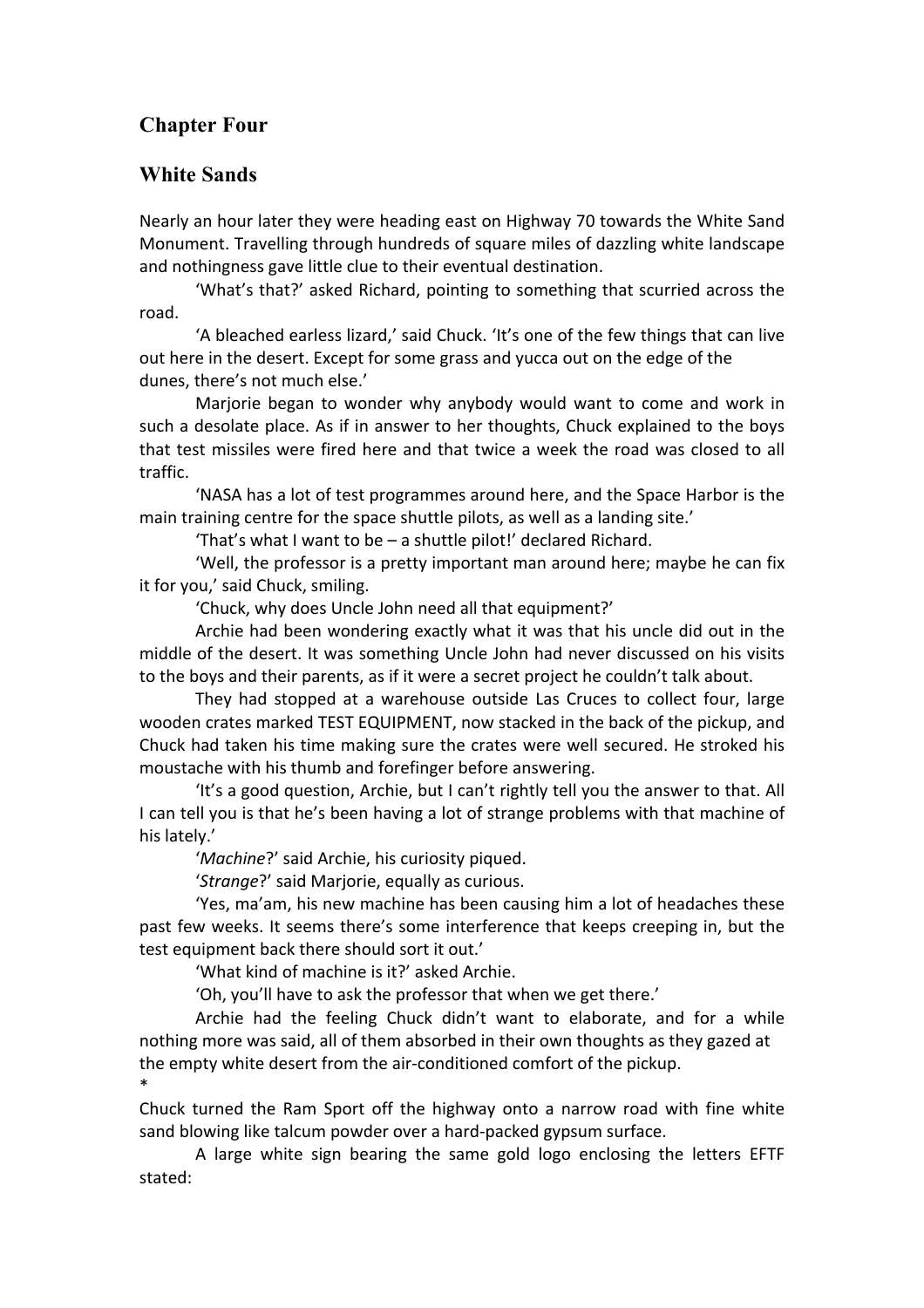#### **FNERGY FIELD TEST FACILITY**

ENTRY!PROHIBITED

U.S. GOVERNMENT PROPERTY

Ignoring the sign, Chuck drove on for another mile when, suddenly, they all heard a dull, whirring whumph-whumph sound somewhere overhead.

'Hey, look over there!' said Richard, excitedly.

Swooping to a point about fifty yards to their right, a sleek black helicopter, its main five-blade rotor fanning effortlessly, hovered like a huge hawk ready to descend on its prey. With its rear rotor fully encased in the tail and showing no undercarriage, the angular fuselage had the futuristic look of a stealth aircraft. The helicopter, displaying a US army emblem, held its position near the pickup, low-flying over the sands, just as a series of *bleeps* sounded in the console next to Chuck.

'What's happening?' asked Archie.

'It's a Comanche attack helicopter, one of the latest types they use here,' said Chuck. 'Nothing for us to worry about.' He reached into the console between the front seats for a microphone attached to a two-way transmitter. 'Hi, Spot Two, Chuck here,' he said, after flicking on the switch.

'OK, Chuck, just checking in.' The Comanche pilot came in low and close and stared at them for a few seconds. 'Your package all clear?'

'Yep, the package is Purple Three and all clear,' answered Chuck.

'OK, you are clear to go.'

'What's a Purple Three?' asked Richard, mesmerised by the sight of the helicopter flying so near to the pickup.

'That's the security code for this trip – you three and the cases back there,' said Chuck, switching off and replacing the microphone in the console.

'Security code?'

'That's right. If we hadn't used the right code and cleared, they would've forced us to stop.'

'Would they have shot us?' Richard's evebrows were raised, his imagination fired up by the prospect of the Comanche helicopter shooting them to smithereens.

'Would –'

Richard's next question was suddenly drowned by the noise of the Comanche as it roared directly overhead. It soon left them behind as it sped towards a fence that could be seen some distance ahead on the horizon.

A short time later, they reached a high metal-mesh fence that seemed to stretch forever in both directions across the white sands. An imposing metal gate held by two stone pillars displayed a yellow and black sign that warned:

AFTER ENTERING THE COMPOUND

SWITCH OFF THE ENGINE AND

#### LEAVE THE VEHICLE

The gate swung open to allow the pickup to enter a secure enclosed area. At the far end they could see another gate that would allow them to exit the compound. They stopped next to a wooden one-storey building where several soldiers stood outside on a sheltered veranda. Some, armed with pistols, stared at them through reflective sunglasses, another, holding aclipboard, approached the pickup.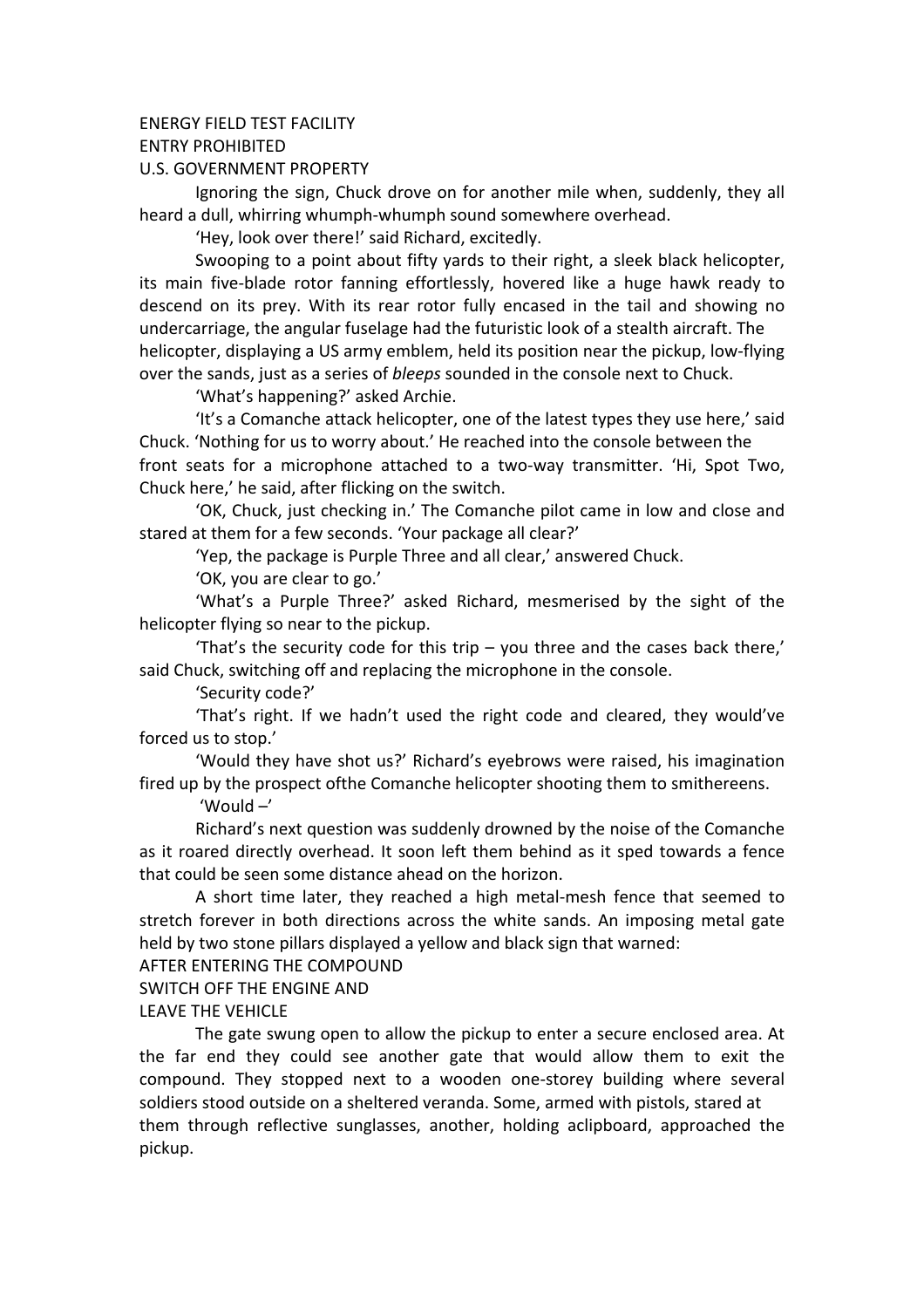'Hi, Chuck, good to see you – been demoted to driver again?' asked the grinning soldier, taking some documents that Chuck handed him.

'You know me, Brady, whatever the professor says, I do!' replied Chuck, smiling and adjusting his Stetson as he leaned out of the window.

Sergeant Brady allowed them to stay in the pickupwith the engine and airconditioning running while he checked the documents.

'Don't we have to get out?' asked Richard, feeling a little nervous as two of the soldiers started inspecting the crates and underneath the pickup.

'Special treatment for guests of the professor,' said Chuck, winking at Marjorie, who by now was getting very restless stuck in the back of the cab.

'This place seems to be run like a prison, is all this really necessary?'

'Well, ma'am, I suppose it does seem a bit like that, but the work that the professor is engaged on is highly classified, and this particular facility is under *extra* strict security. So, I'm afraid, you will see a lot of this sort of thing around here.'

After ten minutes, Sergeant Brady handed the documents back to Chuck and waved him on.

'You're cleared. See you later.'

'Thank goodness for that!' exclaimed Marjorie, shifting impatiently in her seat.

'Don't worry, folks, we're nearly there. You'll soon be able to get a cool drink and a bite to eat in the canteen,' said Chuck, as he took the pickup through the second security gate.

Accelerating the Ram Sport into top gear he covered the last couple of miles in a few minutes. When he finally slowed down, Archie and Richard were amazed to see the size of the building that loomed up in front of them. It was a gigantic, white and blue, hangar-like structure that would easily have towered over St Paul's in London.

'Hey, look at that – it's *huge!'* cried Richard.

He was almost out of his seat, straining to get a better view. As usual, his curiosity was getting the better of him, but he couldn't help wondering what they might see inside.

'We're here, folks – and there's the professor,' said Chuck.

He drove them over to an imposing entrance of four, very tall, tinted glass doors that opened automatically onto wide marble steps as a busy stream of people walked in and out of the building. Standing at the top of the steps was a well-built man with stooped shoulders and rugged features, a misshapen nose giving testimony to his younger days as an Irish rugby international. Running his hand through thick sandy hair turning grey, he was frowning and seemed deep in thought.

'Uncle John! Uncle John!' the boys echoed, jumping down from the pickup and then running up the steps to meet him, leaving Marjorie and Chuck to follow.

Startled, he glanced down, allowing his glasses to slip to the end of his nose. He grinned as he saw the two excited young boys about to charge into him.

'Archie! Richard! You're here at last!'

Reaching out with two powerful hands he grabbed them and held them tightly against his deep broad chest.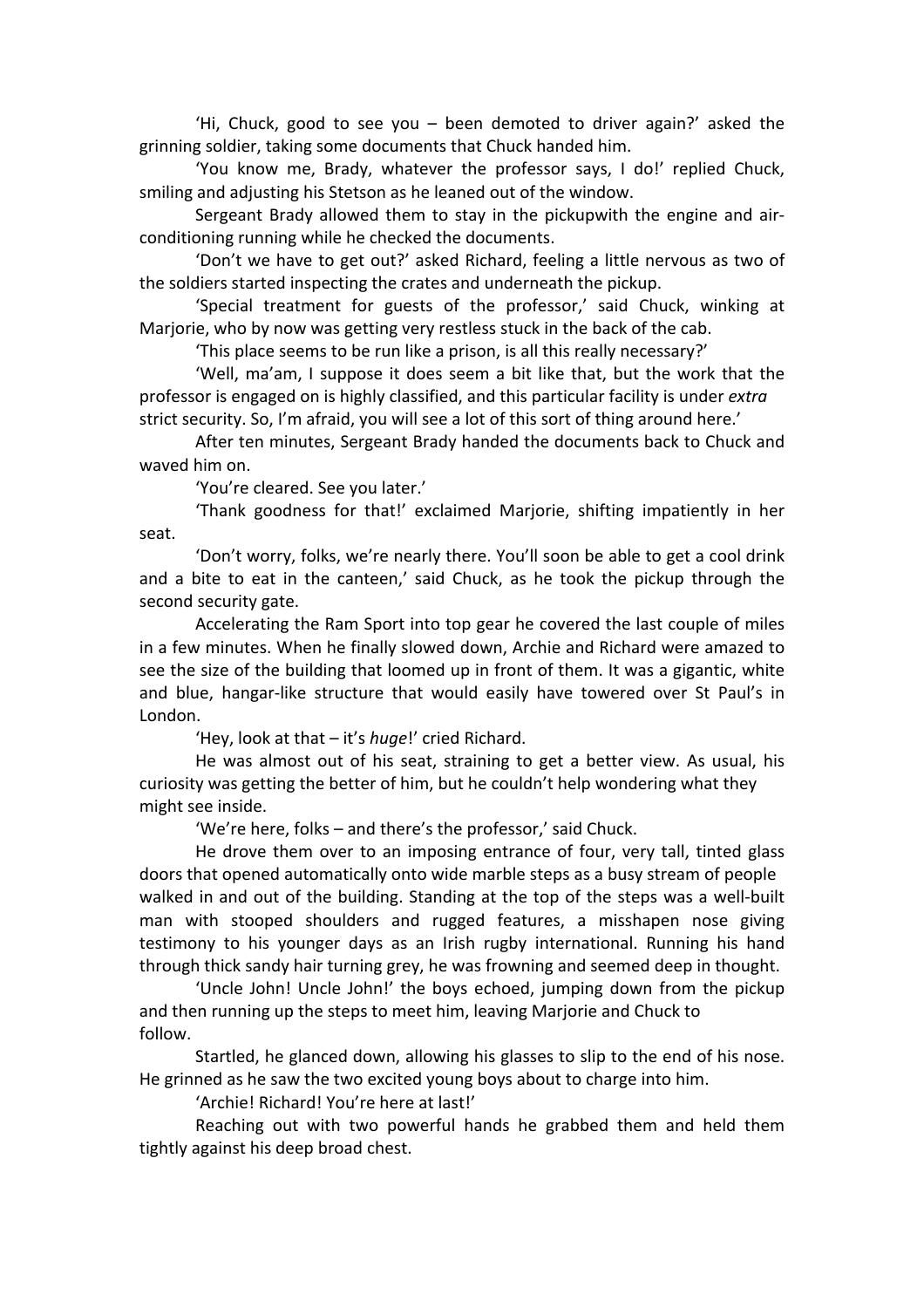'It looks as if you've got your hands full, Professor,' said Chuck, turning towards Marjorie. 'By the way, this is Miss Peoples.'

'Delighted to meet you, Miss Peoples. I'm deeply indebted to you for looking after the boys.'

'Not at all, Professor Strawbridge, considering all the delays we had, they have been marvellous.'

'Uncle John – I can't breathe...'

Richard couldn't believe how strong his uncle's arm was  $-$  it felt like a vice. They all laughed as the professor let the boys go.

'I'm sorry, Richard – I'm just so glad to see you both here.'

The boys removed their bush hats and sunglasses, as the professor stood back to look at them. He ruffled their hair, seemingly reluctant to stop holding them. Archie had the feeling that Uncle John was thinking about their parents. That he missed them as much as he and Richard did. It was nearly eighteen months since they had all spent a wonderful Christmas holiday together in Mexico, little realising what was ahead of them.

'Right, let's get out of this heat and go over to the canteen,' said Uncle John. 'I'm sure we could all do with a cold drink.'

'I have to unload the crates, Professor, so if you'll excuse me, I'll see you folks later.' Nodding towards Marjorie and the boys, Chuck climbed back into the pickup and drove towards a loading bay at the end of the building.

Following their uncle, Archie and Richard, with Marjorie trailing behind them studying the surroundings, the group made their way along a paved path to the canteen. It was a modern, tinted glass and concrete structure situated in an extensive landscaped garden of large white boulders. Yucca plants in all sorts of stunning shapes and sizes bordered the path on both sides, with Native Indian carvings set againstdune grasses, placed throughout the garden, creating an unusual soothing effect.

'This is beautiful, Professor. I never expected to see anything quite like this in the middle of the desert.'

Marjorie had stopped to take a closer look at a small ornamental pond that had been formed in the middle of the garden.

'Yes, it is unusual, but as many of us spend most of our time here at the Facility, it was felt that it would be nice to have somewhere restful to relax. I'm glad you like it.'

Inside the cool, airy and spacious canteen they made themselves comfortable at a table with a panoramic view of the garden and the desert sands. They ordered a light lunch of grilled spicy chicken and salad, serve with iced fruit drinks, followed by large banana splits. The meal was so delicious Marjorie felt able to relax for the first time since arriving in America, without having to worry about what Archie and Richard might be up to. She waited until the boys and the professor had finished their drinks before posing the question that had been niggling at her.

'I hope you don't mind me asking, Professor Strawbridge, but is all this security because of what *you* do here?'

Archie saw the surprise in his uncle's face at Marjorie's question, but he too had wondered about what his uncle actually did here. After the threatening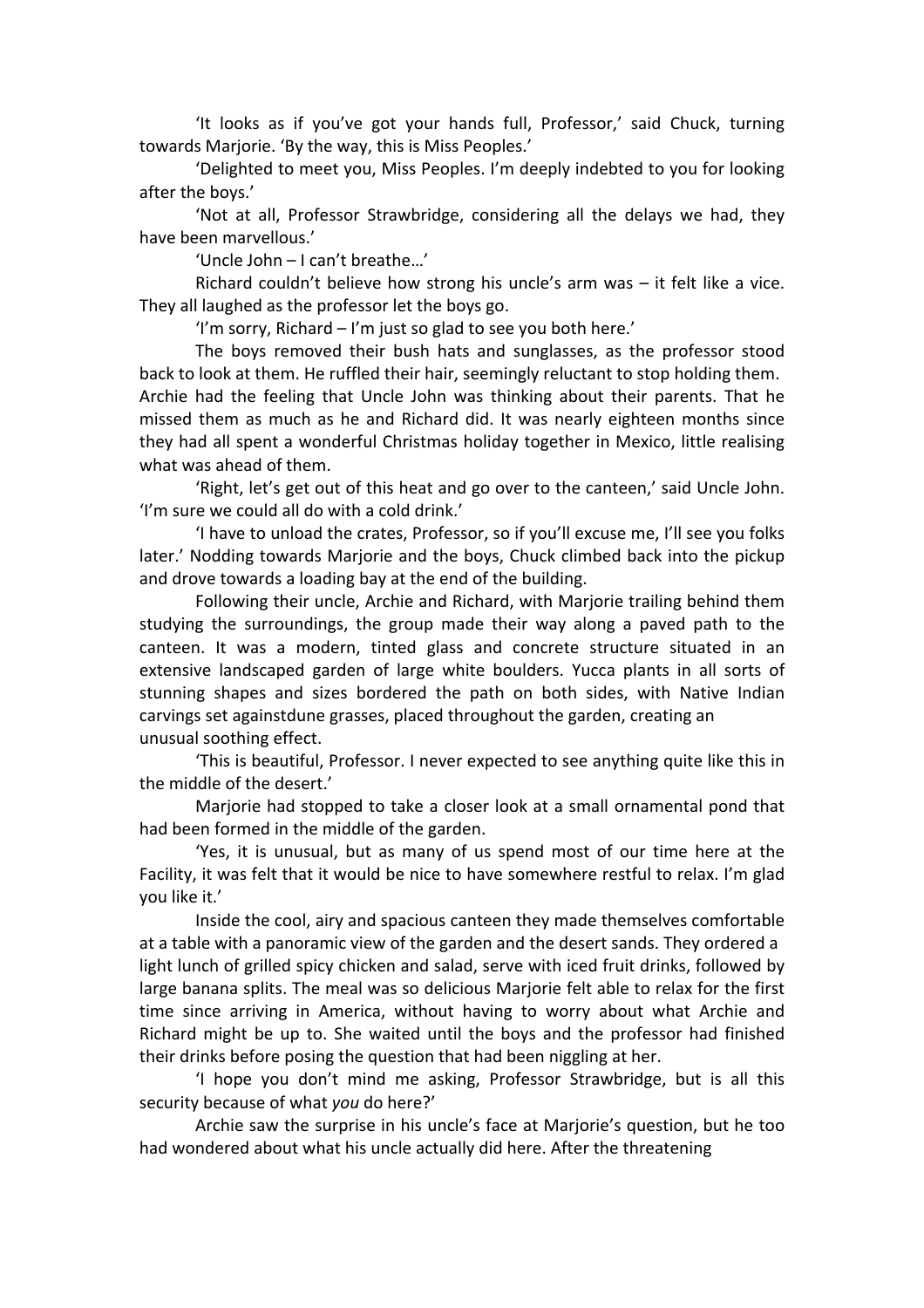appearance of the stealth helicopter and then the armed soldiers, he was beginning to think that Uncle John wasworking on some kind of secret weapon. Maybe that's what's inside the huge building, he thought.

The professor looked curiously at the young woman who had asked such a direct question. The filtered sunlight streaming through the tinted glass walls made the golden tones in her hair shine like burnished brass. She was certainly very attractive, and he could see that the boys were fond of her, but as a lifelong and confirmed bachelor, he had always been a little nervous in the company of women, young or old. He guessed, rightly, that this young woman wouldn't be fobbed off with his usual response of pretending not to hear the question.

'Well, Miss ... May I call you Marjorie? Good. Well, to answer your question ... If you look around, you will see there are dozens of scientists, technicians and engineers here apart from myself. There are also many more at the Facility, all of whom are working on a project of immense national importance – *that* is why we have so much strict security.'

Marjorie suspected he was being modest about his own role in whatever the project was, but she decided not to pursue it. After all, if it was top secret, he was hardly going to tell her very much about it – was he?

'I can see that ... it's just that, it's all so ... overwhelming,' she said.

'Yes, I agree that it can seem that way at first, but tomorrow morning I'll take you on what Chuck calls the "Ten Dollar Tour".'

'What's that, Uncle John?' asked Archie, enjoying another iced drink.

'That's Chuck's description of the restricted tour of the Facility that we give to VIP parties that visit us from time to time.'

'Is Chuck a cowboy?' asked Richard. He was still curious, wondering what a cowboy would be doing in a place like the Facility.

'Not really, Richard,' said Uncle John. 'Believe it or not, he's one of the most important people around here. He's the head of a government security team based at the Facility, and he's one of my closest colleagues – I couldn't do without him.' He stood up, pushing his chair away, obviously not wanting to say much more. 'Now, if everyone's had enough, I'd better get you settled in. I've arranged for you to stay next to my place in the civilian quarters not far from here. Chuck will bring your things round later.'

The professor's house was in a beautifully landscaped development, and located next door was a complex of several guest apartments. Further along, they could see a sign over the entrance to a health club and swimming pool. Nearby was a bowling alley next to a cinema advertising an old Arnold Schwarzenegger movie.

'I'm sure you'll like your accommodation. We have visitors from all over the world who come here to see what we're up to, so we try to make them as comfortable as possible while they're here.' The professor hesitated, looking a little guilty as he explained to them: 'I'm sorry to leave you to your own devices, but we are scheduled for a full-scale test of some new equipment tomorrow, and I need to be on hand this evening to make sure everything runs smoothly.'

The professor told them the preparations would go on all night and as director of operations he had to be there. However, he would meet them in the morning for breakfast and afterwards he would take them on the tour.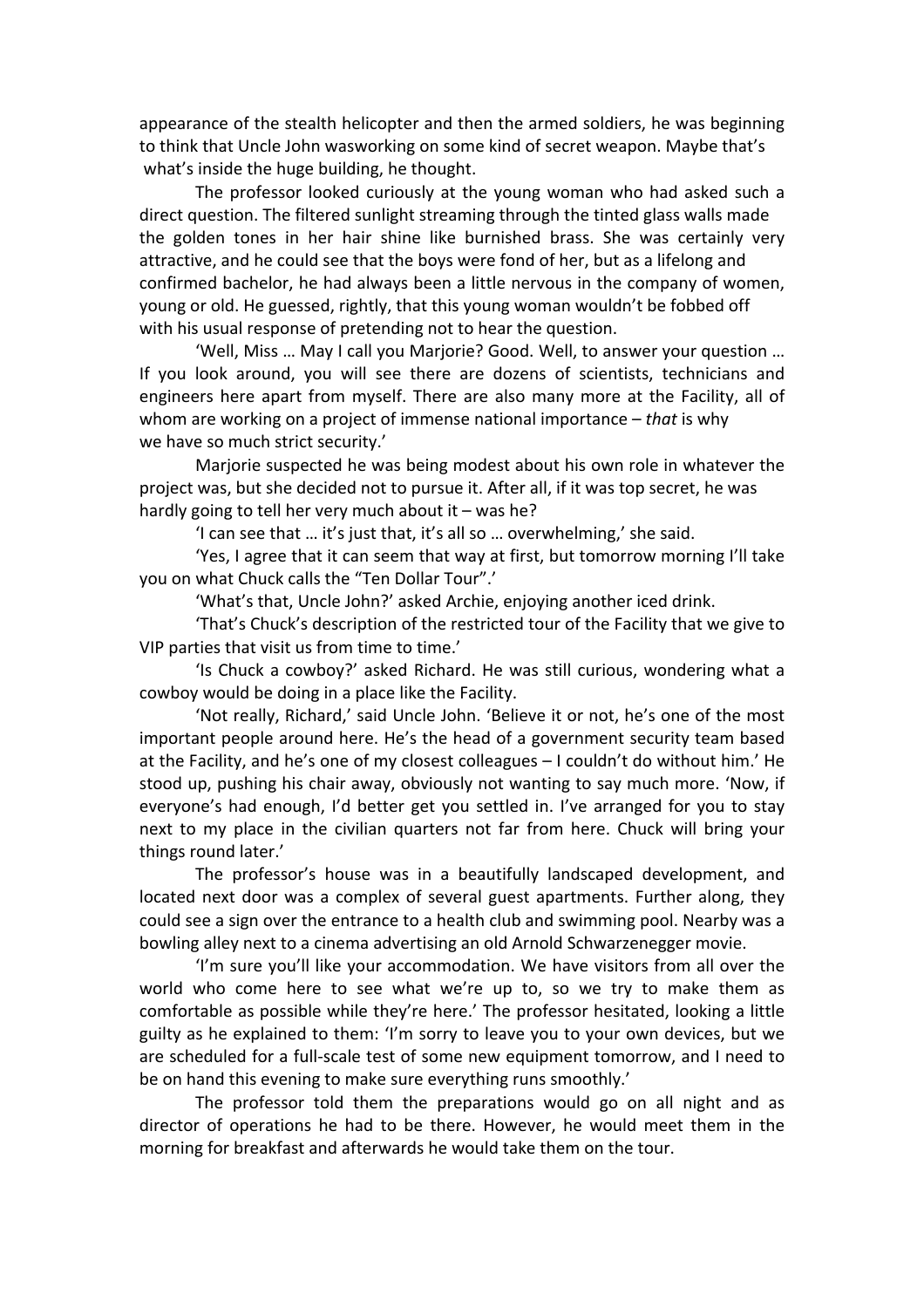## **Chapter Five**

#### **The DONUT**

Archie patted his stomach as if he was ready to burst. 'I'm stuffed! Do they always have such big breakfasts here?'

'You shouldn't have eaten so much,' said Richard, his mouth still full of grilled steak and sausage. 'Mum always said you didn't know when to stop.'

'What! That's not true! Anyway, that's a bit rich coming from you-'

'OK, OK, boys, take it easy.' Marjorie was getting used to nipping these arguments in the bud, and she wasn't about to let one start now. 'They tend to serve generous portions in America, but it doesn't mean youhave to eat everything that's put in front of you.'

It was early morning and they had just left the canteen after helping themselves to an enormous breakfast. They were walking slowly towards the Facility with the professor, and he was about to tell Marjorie something of his work. He waited until Archie and Richard quietened down before explaining the importance of what he was doing.

'You see, *most* of what we do here is highly classified, but I can tell you a little of what we are trying to achieve. Broadly speaking, we're looking for an unlimited source of energy to meet the world's present and future requirements. As you may know, the demand for energy is increasing daily and at an accelerating rate as more countries such as China and India expand their economies. We are, in fact, using up all known oil and other valuable energy sources more rapidly than has been appreciated until now. Now the danger is that we are approaching a point when these resources will no longer exist, and nuclear energy is still proving to be unacceptable in many parts of the world.' He said nothing for a moment to let them think about what he had just said. As they approached the Facility he pointed towards the sun. 'If only we could harness a fraction of its energy, we would have a limitless source of power.'

Marjorie looked sceptical. She glanced towards the sun, shielding her eyes with her hand.

'I've read about that sort of thing before, Professor, but is it *really* possible?'

'I believe it is. For over twenty-five years I have devoted my life to this Facility and accomplishing just that.' The professor walked beside her, shading his eyes to look at the sun, then continued: 'We may well be on the threshold of a major discovery – hence the security you asked about.'

They arrived at the entrance to the Facility where he ushered them into a large reception area. Inside, one of several security guards welcomed them from a booth containing an array of monitors that surveyed various parts of the building.

'Good morning, Professor,' said the guard. 'I have your guests' tags ready.'

The professor nodded and took the ID tags he had arranged the day before, and passed them over to Marjorie and the boys.

'Just clip these on and follow me.'

He led them though a turnstile and walked to a metal door at the end of the room. He keyed in some numbers and placed the palm of his hand on an illuminated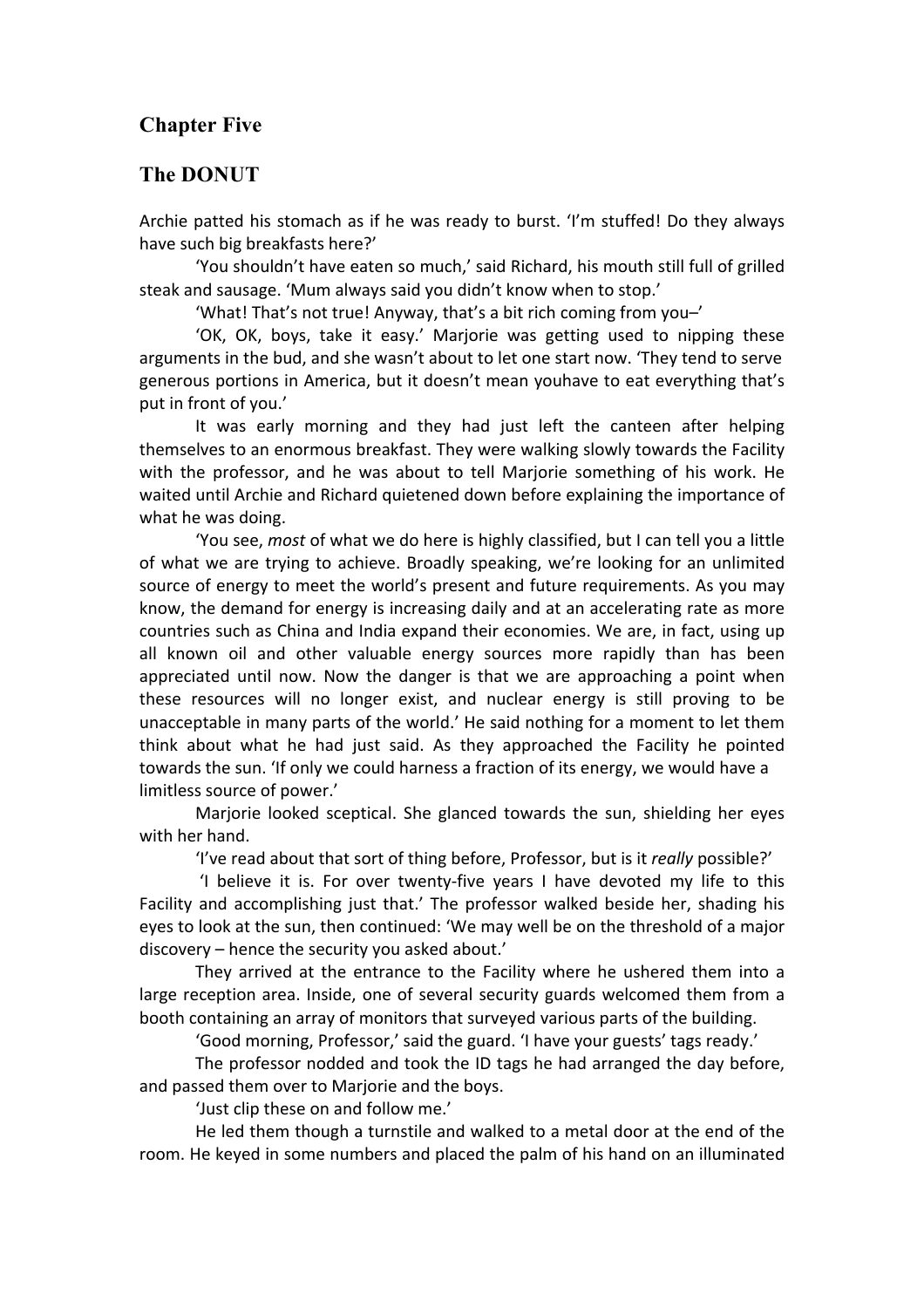panel next to the door. The door slid silently to one side to reveal a long narrow corridor.

From somewhere above them a high-pitched metallic voice announced: *'Please\$enter.'*

Richard experienced a strange fluttery feeling in his stomach as he stepped, hesitatingly, into the corridor. He didn't know what it was, but something about the Facility made him feel strangely apprehensive. He was about to say something, when Archie shoved him forwards.

'Get a move on, Richard.'

'OK, OK, I'm moving, stop pushing!'

'Quiet, boys!' scolded Marjorie, turning to stare at them.

'Sorry, Marjorie,' said Archie, nudging Richard again.

They waited before being allowed to proceed through another metal door at the end of the corridor. Uncle John explained that each of them were being scanned by a hidden security identification process before the metallic voice would confirm their entry to the next room. After a few seconds, their IDs were confirmed and they walked through to a scene that made Archie and Richard stop and gasp in amazement. Nothing could have prepared them for the size of the room in which they now stood, even the size of the exterior belied what they saw before them.

The corridor had opened onto a wide terrace with a guardrail overlooking a vast cathedral-like interior with walls that plunged into the bowels of the earth. Above them the walls soared to a vaulted ceiling covering a complex so big that the place reminded Archie of an ant colony, with countless men and women going about their various tasks taking the place of worker ants. A large number of them, dressed in yellow coloured overalls, were sitting in front of rows of computer screens on a terrace several levels below them. Technicians in blue overalls, carrying odd-looking pieces of equipment, swarmed along the inner metal catwalks which circled a gigantic tyre-shaped cylinder as it rose up out of the depths of the room.

'Is that the *machine*?' Archie was spellbound as he watched the people below him go about their duties. 'I've never seen anything like this before.'

'It's gi ... normous!' said Richard. He was whispering, as if the machine was a great sleeping beast that might come awake at any moment.

The terrace gave the group a commanding view of the heart of the Facility and a network of catwalks criss-crossing the centre of the cylinder, where more technicians could be seen talking to a man wearing a red overall.

'What in heaven's name is it?' asked Marjorie.

'The technicians call it the DONUT – aptly named I think,' replied the professor, smiling, 'but what you see is only a fraction of the Facility. The rest is several levels below ground – this is just the tip of the iceberg.'

'Professor Strawbridge!'

The man wearing the red overall had called out as he dashed along the catwalk to join them.

'What is it, Ed?' asked the professor.

'It would look as if our problem has returned, Professor. One of the technicians has reported seeing some blue smoke on one of the lower levels.'

'Not again! What about the new test equipment – can't it help us trace the source?'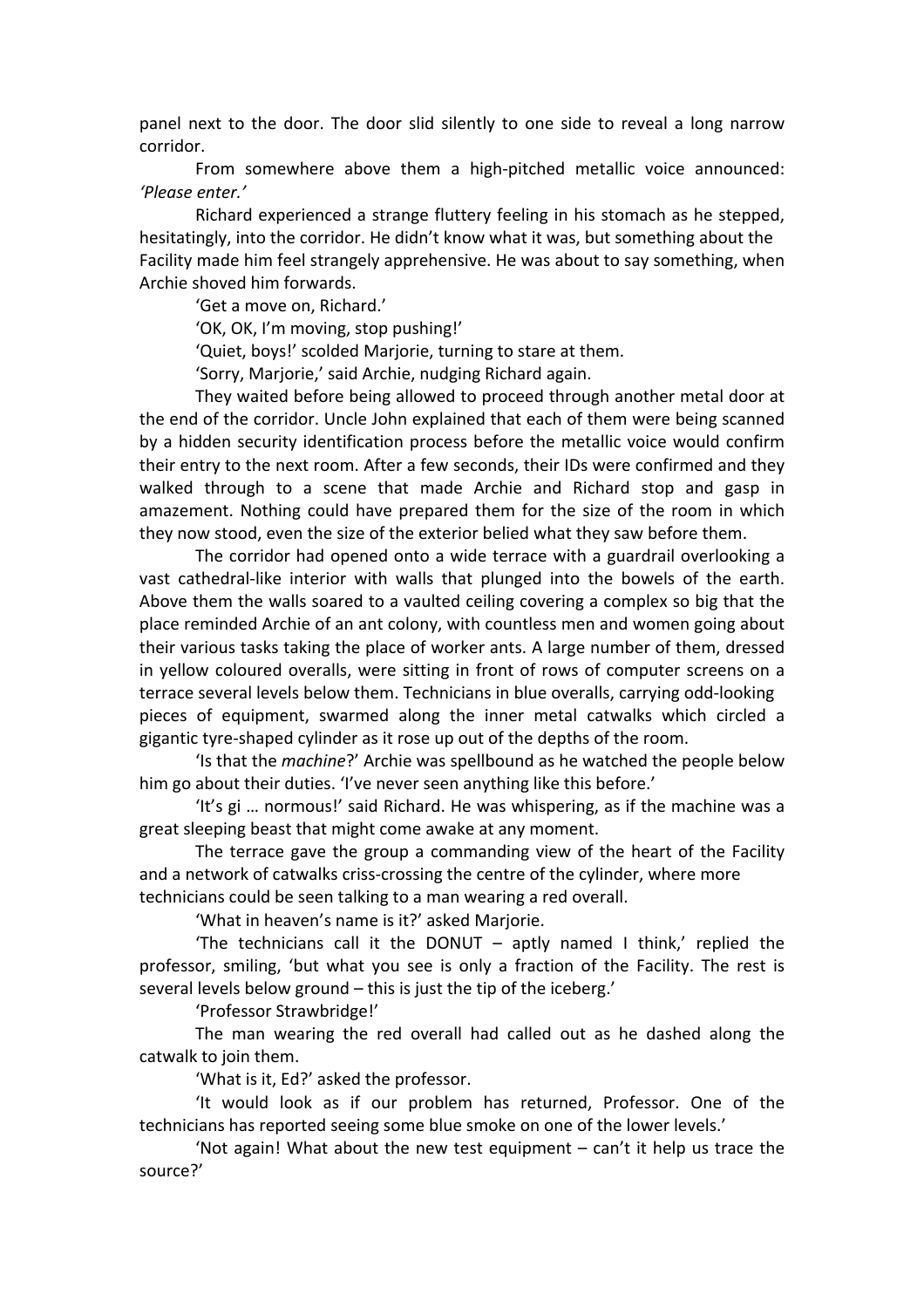'Not so far,' said Ed. He was wearing an ID tag that described him as a Facility Engineer, and he looked upset at having to report a fault. 'Besides the smoke, everything appears to be perfectly normal.'

'This is frustrating, but unless I have a confirmed source, I will *not* abort the test.' The professor turned to Mariorie and the boys to explain. 'During the past few months every time we've attempted a full-scale test there have been reports of blue smoke near the DONUT, but when we investigate, there's never any sign of smoke or fire. It is totally mystifying.' He shook his head and turned back to his engineer. 'Ed, keep an eye on the monitors and call me immediately if anyone spots *anything* unusual. I'll take our guests across the catwalk to the visitors' centre for refreshments then I'll head down to the lower levels. If  $-$ '

Before he could finish, the professor heard someone shouting. He turned round to see Marjorie supporting Richard. He was slumped against the guardrail and had gone deathly pale as if he were about to faint.

'Is he all right?' he asked Marjorie.

'Yes, I think so.'

Richard straightened up. He pushed Marjorie away, looking a little embarrassed at the concerned faces around him. He mumbled: 'I'm OK.'

'Let's get him over to the visitors' centre. I think a cold drink might help,' suggested the professor.

They left Ed on the terrace and proceeded across the catwalk, with Archie and Mariorie both keeping an eve on Richard as they did so. He seemed to have recovered from whatever it was that had troubled him, when suddenly he stopped again to stare down into the centre of the DONUT.

'What is it now, Richard – are you feeling sick?' Archie peered down over the guardrail to see what it was that had caught his brother's attention. 'This is like being on the edge of a volcano. I hope it doesn't erupt,' he said jokingly.

'Maybe it's going to ... *look!'* 

Richard pointed below the catwalk to a small cloud of blue, swirling, smoke-like mist rising up from the centre of the cylinder. The professor and Mariorie rushed to the guardrail to have a look.

'What is it. Professor?'

'I don't know, Marjorie, but it must be the problem I told you about. I've never seen anything like it before.'

He stared down at the blue mist that was growing larger and rising rapidly every second. Its centre had started to glow with a bright yellow light that made them turn their eyes away.

'Whatever it is, I think we'd better get off the catwalk!'

They were too late. A deafening explosion and a flash of light engulfed them. Archie suddenly found himself twisting and turning in mid-air inside a brightly lit tunnel, with the others tumbling around him. He saw them disappearing, one by one, into the mist, before he closed his eyes against the brightness of the light.

When he opened them again he was on his hands and knees and his head ached, but that started to ease as he rose, a little unsteadily, to his feet.

As Archie looked around, he was astonished to find that he had ended up in the middle of a forest glade, alone. The Facility and the others had, somehow, disappeared. And he was slowly becoming aware that someone, somewhere beyond the trees, was screaming, and that it sounded very much like Richard.